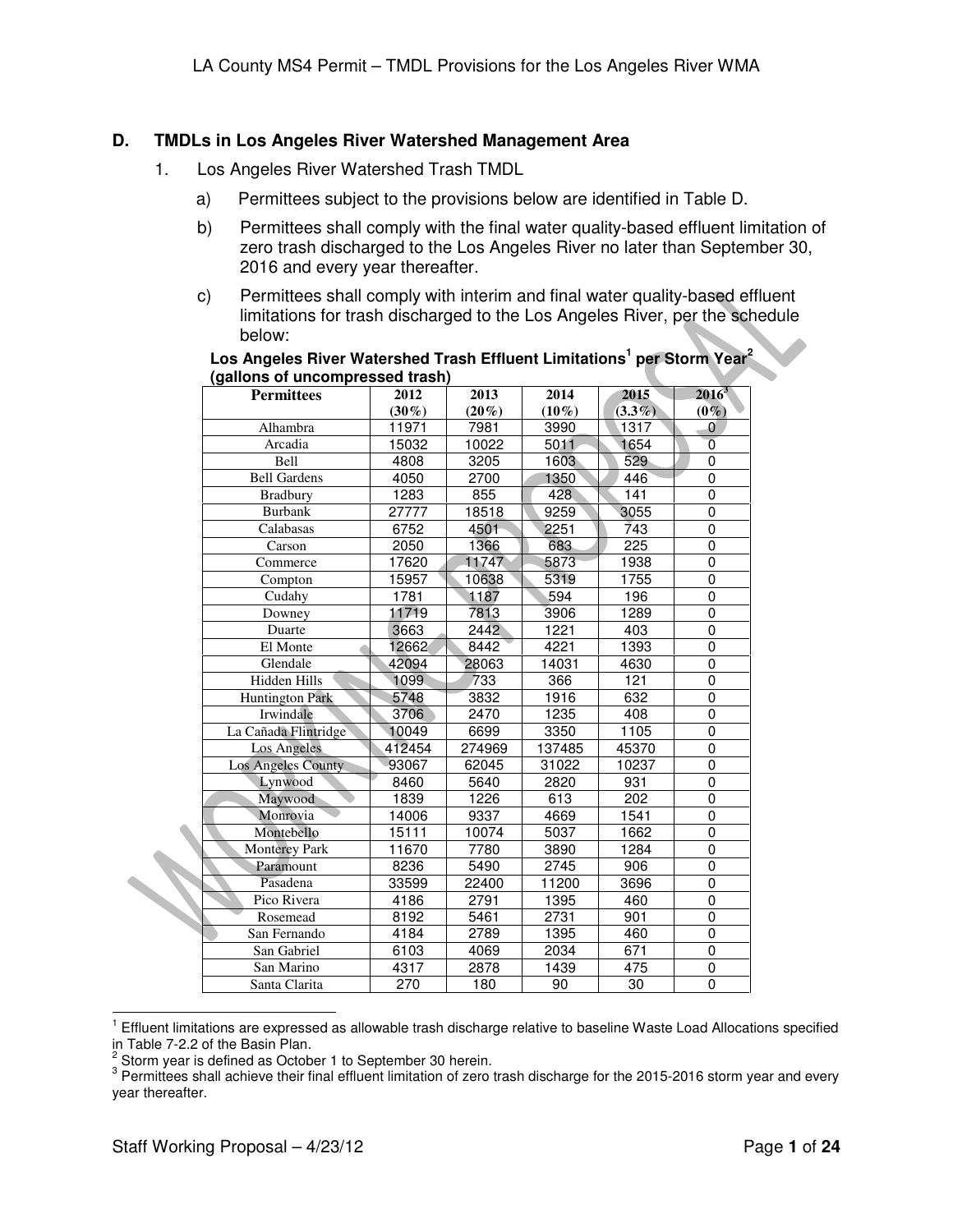| <b>Permittees</b> | 2012<br>$(30\%)$ | 2013<br>$(20\%)$ | 2014<br>$(10\%)$ | 2015<br>$(3.3\%)$ | $2016^3$<br>$(0\%)$ |
|-------------------|------------------|------------------|------------------|-------------------|---------------------|
| Sierra Madre      | 3483             | 2322             | 1161             | 383               |                     |
| Signal Hill       | 2830             | 1887             | 943              | 311               |                     |
| Simi Valley       | 41               | 27               | 14               | 5                 |                     |
| South El Monte    | 4800             | 3200             | 1600             | 528               |                     |
| South Gate        | 13171            | 8781             | 4390             | 1449              |                     |
| South Pasadena    | 4472             | 2981             | 1491             | 492               |                     |
| Temple City       | 5272             | 3514             | 1757             | 580               |                     |
| Vernon            | 14161            | 9441             | 4720             | 1558              |                     |

#### **Los Angeles River Watershed Trash Effluent Limitations<sup>4</sup> per Storm Year<sup>5</sup> (pounds of drip-dry trash**)

| <b>Permittees</b>      | 2012     | 2013     | 2014     | 2015      | $2016^6$       |
|------------------------|----------|----------|----------|-----------|----------------|
|                        | $(30\%)$ | $(20\%)$ | $(10\%)$ | $(3.3\%)$ | $(0\%)$        |
| Alhambra               | 20628    | 13752    | 6876     | 2269      | 0.             |
| Arcadia                | 27911    | 18607    | 9304     | 3070      | 0              |
| <b>Bell</b>            | 7601     | 5067     | 2534     | 836       | $\overline{0}$ |
| <b>Bell Gardens</b>    | 7011     | 4674     | 2337     | 771       | $\overline{0}$ |
| <b>Bradbury</b>        | 3648     | 2432     | 1216     | 401       | 0              |
| <b>Burbank</b>         | 51117    | 34078    | 17039    | 5623      | 0              |
| Calabasas              | 15669    | 10446    | 5223     | 1724      | 0              |
| Carson                 | 3062     | 2042     | 1021     | 337       | 0              |
| Commerce               | 25644    | 17096    | 8548     | 2821      | 0              |
| Compton                | 25907    | 17271    | 8636     | 2850      | $\overline{0}$ |
| Cudahy                 | 3018     | 2012     | 1006     | 332       | 0              |
| Downey                 | 20552    | 13701    | 6851     | 2261      | 0              |
| Duarte                 | 7106     | 4737     | 2369     | 782       | 0              |
| El Monte               | 20480    | 13653    | 6827     | 2253      | 0              |
| Glendale               | 88049    | 58700    | 29350    | 9685      | $\mathbf 0$    |
| Hidden Hills           | 3246     | 2164     | 1082     | 357       | 0              |
| <b>Huntington Park</b> | 9279     | 6186     | 3093     | 1021      | 0              |
| Irwindale              | 5373     | 3582     | 1791     | 591       | 0              |
| La Cañada Flintridge   | 22124    | 14749    | 7375     | 2434      | 0              |
| Los Angeles            | 771750   | 514500   | 257250   | 84893     | 0              |
| Los Angeles County     | 195542   | 130361   | 65181    | 21510     | 0              |
| Lynwood                | 13940    | 9293     | 4647     | 1533      | 0              |
| Maywood                | 3165     | 2110     | 1055     | 348       | 0              |
| Monrovia               | 30296    | 20198    | 10099    | 3333      | 0              |
| Montebello             | 25112    | 16741    | 8371     | 2762      | 0              |
| <b>Monterey Park</b>   | 21137    | 14091    | 7046     | 2325      | 0              |
| Paramount              | 13347    | 8898     | 4449     | 1468      | $\overline{0}$ |
| Pasadena               | 62254    | 41503    | 20751    | 6848      | $\overline{0}$ |
| Pico Rivera            | 6765     | 4510     | 2255     | 744       | 0              |
| Rosemead               | 14213    | 9476     | 4738     | 1563      | 0              |
| San Fernando           | 6923     | 4615     | 2308     | 762       | 0              |
| San Gabriel            | 10931    | 7287     | 3644     | 1202      | $\Omega$       |
| San Marino             | 8744     | 5829     | 2915     | 962       | 0              |
| Santa Clarita          | 698      | 465      | 233      | 77        | 0              |
| Sierra Madre           | 7558     | 5038     | 2519     | 831       | $\pmb{0}$      |
| Signal Hill            | 4266     | 2844     | 1422     | 469       | $\Omega$       |

 4 Effluent limitations are expressed as allowable trash discharge relative to baseline Waste Load Allocations specified

in Table 7-2.2 of the Basin Plan.<br><sup>5</sup> Storm year is defined as October 1 to September 30 herein.<br><sup>6</sup> Permittees shall achieve their final effluent limitation of zero trash discharge for the 2015-2016 storm year and every year thereafter.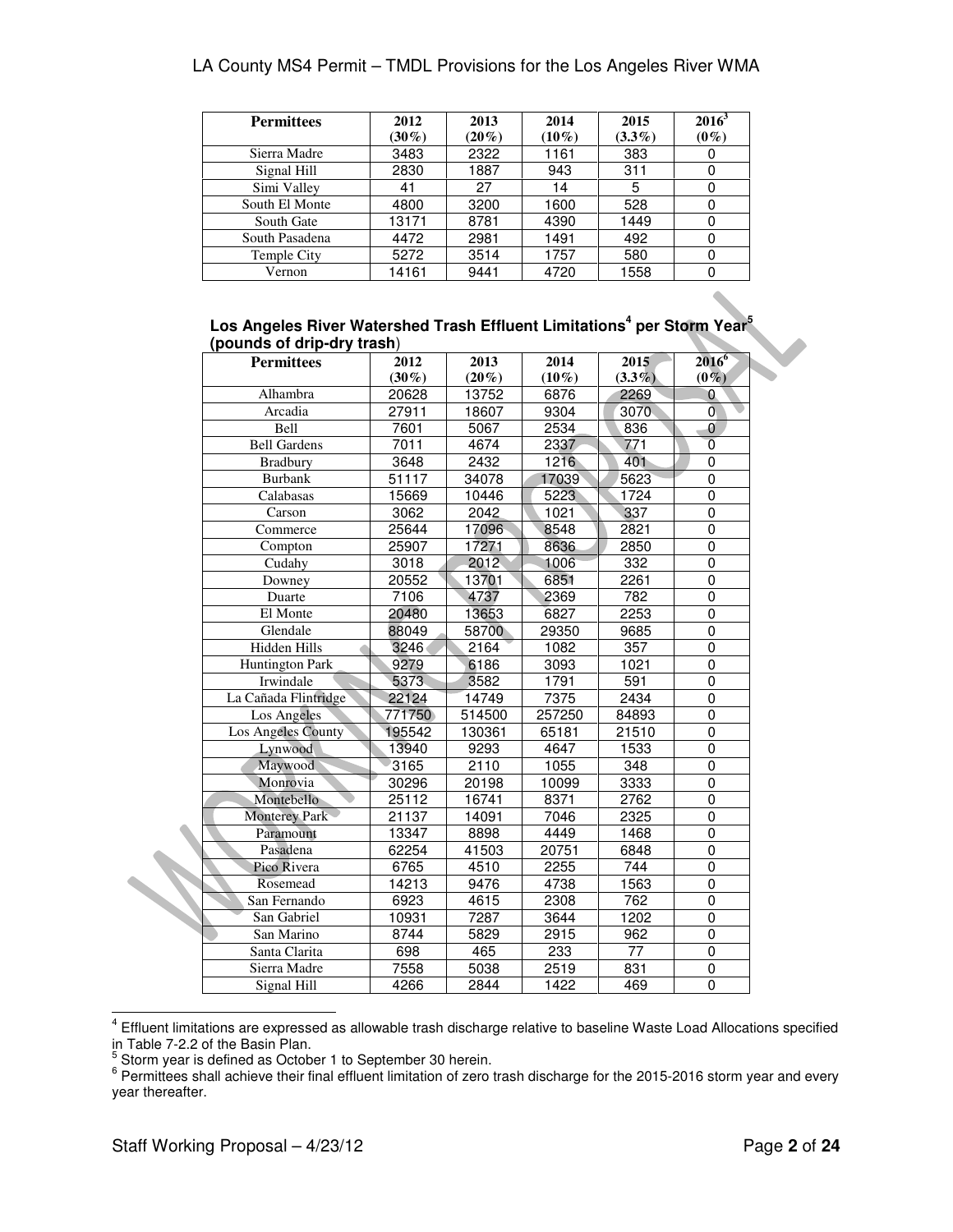| <b>Permittees</b> | 2012     | 2013     | 2014     | 2015      | $2016^{\circ}$ |
|-------------------|----------|----------|----------|-----------|----------------|
|                   | $(30\%)$ | $(20\%)$ | $(10\%)$ | $(3.3\%)$ | $(0\%)$        |
| Simi Valley       | 103      | 69       | 34       |           |                |
| South El Monte    | 7296     | 4864     | 2432     | 803       |                |
| South Gate        | 21700    | 14467    | 7233     | 2387      |                |
| South Pasadena    | 8507     | 5671     | 2836     | 936       |                |
| Temple City       | 9546     | 6364     | 3182     | 1050      |                |
| Vernon            | 20044    | 13363    | 6681     | 2205      |                |

- d) Permittees shall comply with the interim and final water quality-based effluent limitations for trash in  $3(b)$  and  $3(c)$  above per the provisions in Part 7.X [*Permit* Provisions to Implement Trash TMDLs].
- 2. Los Angeles River Nitrogen Compounds and Related Effects TMDL
	- a) Permittees subject to the provisions below are identified in Table D.

|                                                           | $NH3-N$ (mg/L)             |                       | $NO3$ -N<br>(mg/L)    | $NO2$ -N<br>(mg/L)    | $NO3-N+NO2-N$<br>(mg/L) |
|-----------------------------------------------------------|----------------------------|-----------------------|-----------------------|-----------------------|-------------------------|
| <b>Water Body</b>                                         | <b>One-hour</b><br>Average | Thirty-day<br>Average | Thirty-day<br>Average | Thirty-day<br>Average | Thirty-day<br>Average   |
| Los Angeles River above Los<br>Angeles-Glendale WRP (LAG) | 4.7                        | 1.6                   | 8.0                   | 1.0                   | 8.0                     |
| Los Angeles River below LAG                               | 8.7                        | 2.4                   | 8.0                   | 1.0                   | 8.0                     |
| Los Angeles Tributaries                                   | 10.1                       | 2.3                   | $\overline{8.0}$      | 1.0                   | 8.0                     |

b) Permittees shall comply with the following water quality-based effluent limitations as of the effective date of this Order:

- 3. Los Angeles River and Tributaries Metals TMDL
	- a) Permittees subject to the provisions below are identified in Table D.
	- b) Final Water Quality-Based Effluent Limitations
		- (1) Permittees shall comply with the following grouped<sup>7</sup> dry weather**<sup>8</sup>** water quality-based effluent limitations no later than January 11, 2024, expressed as total recoverable metals.

| Waterbody        |               | <b>Effluent Limitations</b><br><b>Daily Maximum</b><br>(kg/day) |             |
|------------------|---------------|-----------------------------------------------------------------|-------------|
|                  | <b>Copper</b> | Lead                                                            | <b>Zinc</b> |
| LA River Reach 6 | 0.53          | 0.33                                                            |             |
| LA River Reach 5 | 0.05          | 0.03                                                            |             |
| LA River Reach 4 | 0.32          | 0.12                                                            |             |
| LA River Reach 3 | 0.06          | 0.03                                                            |             |
| LA River Reach 2 | 0.13          | 0.07                                                            |             |
| LA River Reach 1 | 0.14          | 0.07                                                            |             |

The dry weather water quality-based effluent limitations are grouped-based and shared by the MS4 Permittees,

which includes LA MS4 Permittees, Long Beach MS4 Permittee and Caltrans.<br><sup>8</sup> Dry weather is defined as any day when the maximum daily flow in the Los Angeles River is less than 500 cfs measured at the Wardlow gage station.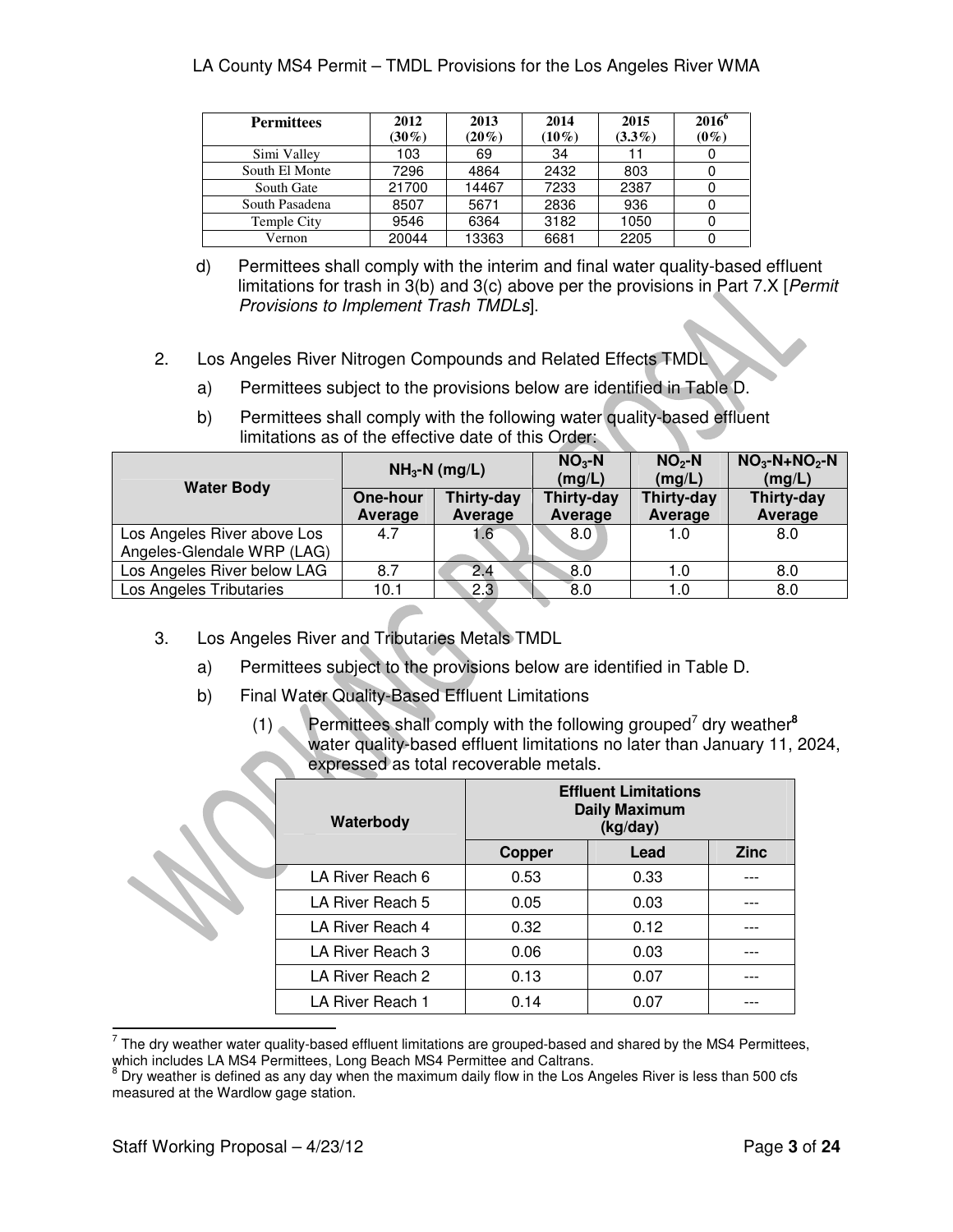| <b>Bell Creek</b>      | 0.06  | 0.04   |      |
|------------------------|-------|--------|------|
| Tujunga Wash           | 0.001 | 0.0002 |      |
| <b>Burbank Channel</b> | 0.15  | 0.07   |      |
| Verdugo Wash           | 0.18  | 0.10   |      |
| Arroyo Seco            | 0.01  | 0.01   |      |
| Rio Hondo Reach 1      | 0.01  | 0.006  | 0.16 |
| <b>Compton Creek</b>   | 0.04  | 0.02   |      |
|                        |       |        |      |

(2) In lieu of calculating loads, Permittees may demonstrate compliance with the following concentration-based water quality-based effluent limitations during dry weather no later than January 11, 2024, expressed as total recoverable metals:

| Waterbody                                                               | <b>Effluent Limitations</b><br>Daily Maximum<br>(µg total recoverable metals/L) |                 |      |  |  |
|-------------------------------------------------------------------------|---------------------------------------------------------------------------------|-----------------|------|--|--|
|                                                                         | Copper                                                                          | Lead            | Zinc |  |  |
| LA River Reach 5, 6<br>and Bell Creek                                   | 30                                                                              | 19              |      |  |  |
| LA River Reach 4                                                        | 26                                                                              | 10 <sup>°</sup> |      |  |  |
| LA River Reach 3<br>above LA-Glendale<br><b>WRP and Verdugo</b><br>Wash | 23                                                                              | 12              |      |  |  |
| LA River Reach 3<br>below LA-Glendale<br><b>WRP</b>                     | 26                                                                              | 12              |      |  |  |
| <b>Burbank Western</b><br>Channel (above WRP)                           | 26                                                                              | 14              |      |  |  |
| <b>Burbank Western</b><br>Channel (below WRP)                           | 19                                                                              | 9.1             |      |  |  |
| LA River Reach 2 and<br>Arroyo Seco                                     | 22                                                                              | 11              |      |  |  |
| LA River Reach 1                                                        | 23                                                                              | 12              |      |  |  |
| <b>Compton Creek</b>                                                    | 19                                                                              | 8.9             |      |  |  |
| Rio Hondo Reach 1                                                       | 13                                                                              | 5.0             | 131  |  |  |

(3) Permittees shall comply with the following grouped<sup>9</sup> wet weather**<sup>10</sup>** water quality-based effluent limitations no later than January 11, 2028, expressed as total recoverable metals discharged to all reaches of the Los Angeles River and its tributaries:

| <b>Constituent</b> | <b>Effluent Limitation</b> |
|--------------------|----------------------------|
|                    | <b>Daily Maximum</b>       |
|                    | (kg/day)                   |

<sup>&</sup>lt;u>ecan be wender water quality-based effluent limitations are grouped-based and shared by the MS4 Permittees, set<br>The wet weather water quality-based effluent limitations are grouped-based and shared by the MS4 Permittees,</u> which includes LA MS4 Permittees, and Long Beach MS4 Permittee.

<sup>&</sup>lt;sup>10</sup> Wet weather is defined as any day when the maximum daily flow in the Los Angeles River is equal to or greater than 500 cfs measured at the Wardlow gage station.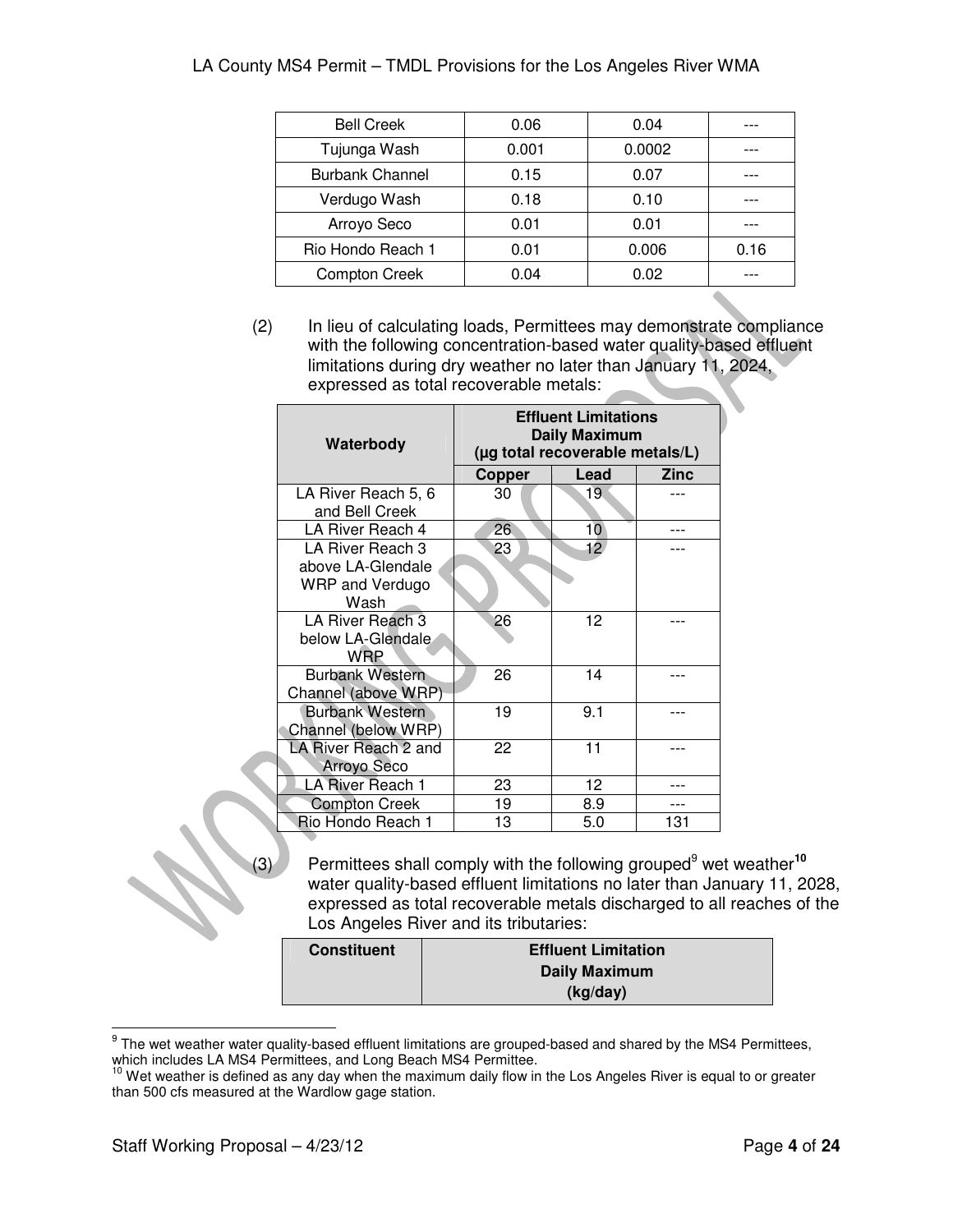| Cadmium | $2.8 \times 10^{-9}$ x daily volume (L) – 1.8    |
|---------|--------------------------------------------------|
| Copper  | 1.5 x 10 <sup>-8</sup> x daily volume (L) – 9.5  |
| Lead    | 5.6 x 10 <sup>-8</sup> x daily volume (L) – 3.85 |
| Zinc.   | 1.4 x 10 <sup>-7</sup> x daily volume (L) – 83   |

c) Permittees shall comply with interim and final water quality-based effluent limitations for metals discharged to the Los Angeles River and its tributaries, per the schedule below:  $\triangle$ 

| <b>Deadline</b>  | <b>Total Drainage Area Served by the</b><br>MS4 required to meet the water<br>quality-based effluent limitations (%) |                    |  |
|------------------|----------------------------------------------------------------------------------------------------------------------|--------------------|--|
|                  | Dry weather                                                                                                          | <b>Wet weather</b> |  |
| January 11, 2012 | 50                                                                                                                   | 25                 |  |
| January 11, 2020 | 75                                                                                                                   |                    |  |
| January 11, 2024 | 100                                                                                                                  | -50                |  |
| January 11, 2028 | 100                                                                                                                  |                    |  |

- 4. Los Angeles River Watershed Bacteria TMDL
	- a) Permittees subject to the provisions below are identified in Table D.
	- b) Permittees shall comply with the following final water quality-based effluent limitations for discharges to the Los Angeles River and its tributaries during dry weather according to the schedule in Table 1, and during wet weather no later than March 23, 2037:

| <b>Constituent</b> | <b>Effluent Limitation (MPN or cfu)</b> |                       |
|--------------------|-----------------------------------------|-----------------------|
|                    | <b>Daily Maximum</b>                    | <b>Geometric Mean</b> |
| E. coli            | 235/100 mL                              | 126/100 mL            |

c) Permittees shall comply with the following grouped<sup>11</sup> interim dry weather single sample bacteria water quality-based effluent limitations for specific river segments and tributaries as listed in the table, below, according to the schedule in Table 1:

| <b>River Segment or Tributary</b>                    | <b>Daily Maximum</b><br>E. coli Load<br>$(10^9 \text{ MPN/Day})$ |  |
|------------------------------------------------------|------------------------------------------------------------------|--|
| Los Angeles River Segment A<br>(Willow to Rosecrans) | 301                                                              |  |

 $\overline{a}$  $11$  The interim dry weather water quality-based effluent limitations are group-based and shared among all MS4 Permittees, which includes LA MS4 Permittees, Long Beach MS4 Permittees, and Caltrans.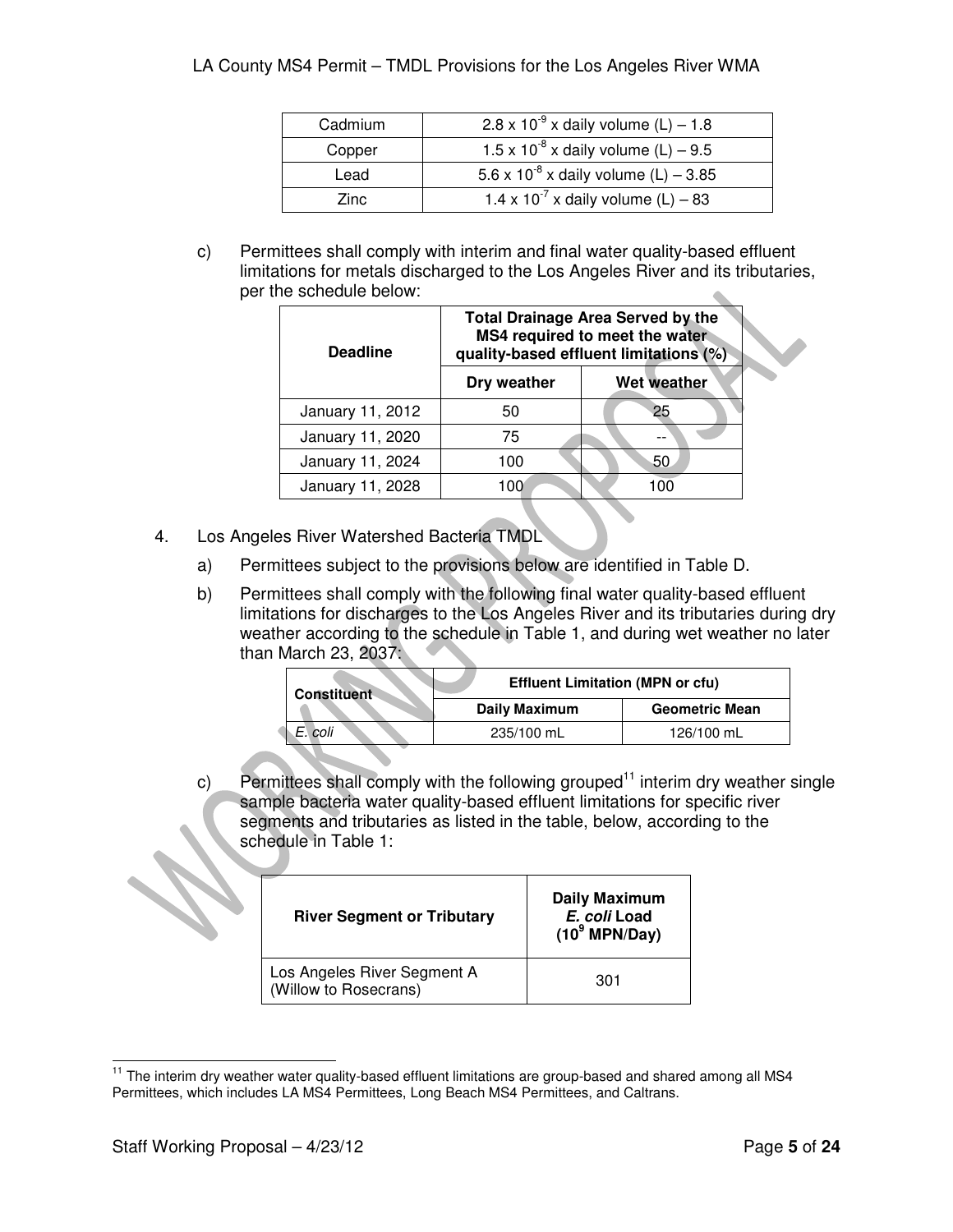| Los Angeles River Segment B<br>(Rosecrans to Figueroa) | 518 |  |
|--------------------------------------------------------|-----|--|
| Los Angeles River Segment C<br>(Figueroa to Tujunga)   | 463 |  |
| Los Angeles River Segment D<br>(Tujunga to Balboa)     | 454 |  |
| Los Angeles River Segment E<br>(Balboa to headwaters)  | 32  |  |
| Aliso Canyon Wash                                      | 23  |  |
| Arroyo Seco                                            | 24  |  |
| <b>Bell Creek</b>                                      | 14  |  |
| <b>Bull Creek</b>                                      | 9   |  |
| <b>Burbank Western Channel</b>                         | 86  |  |
| <b>Compton Creek</b>                                   |     |  |
| Dry Canyon                                             | 7   |  |
| McCoy Canyon                                           |     |  |
| Rio Hondo                                              | 2   |  |
| Tujunga Wash                                           | 10  |  |
| Verdugo Wash                                           | 51  |  |
|                                                        |     |  |

d) Receiving Water Limitations

 $\Delta \mathbf{r}$ 

(1) Permittees shall comply with the following grouped<sup>12</sup> final single sample bacteria receiving water limitations for discharges to the Los Angeles River and its tributaries during dry weather according to the schedule in Table 1, and during wet weather no later than March 23, 2037:

| <b>Time Period</b>                                      | <b>Annual Allowable Exceedance</b><br>Days of the Single Sample<br>Objective (days) |                               |  |
|---------------------------------------------------------|-------------------------------------------------------------------------------------|-------------------------------|--|
|                                                         | Daily Sampling                                                                      | <b>Weekly Sampling</b>        |  |
| <b>Dry Weather</b>                                      | 5                                                                                   |                               |  |
| Non-HFS <sup>13</sup> Waterbodies<br><b>Wet Weather</b> | 15                                                                                  | 2                             |  |
| <b>HFS Waterbodies</b><br><b>Wet Weather</b>            | 10 (not including<br>HSF days)                                                      | 2 (not including<br>HSF days) |  |

(2) Permittees shall comply with the following geometric mean receiving water limitation for discharges to the Los Angeles River and its tributaries

 $\overline{a}$  $12$  The final receiving water limitations are group-based and shared among all MS4 Permittees, which includes LA MS4, Long Beach MS4, and Caltrans.

 $13$  HFS stands for high flow suspension as defined in Chapter 2 of the Basin Plan.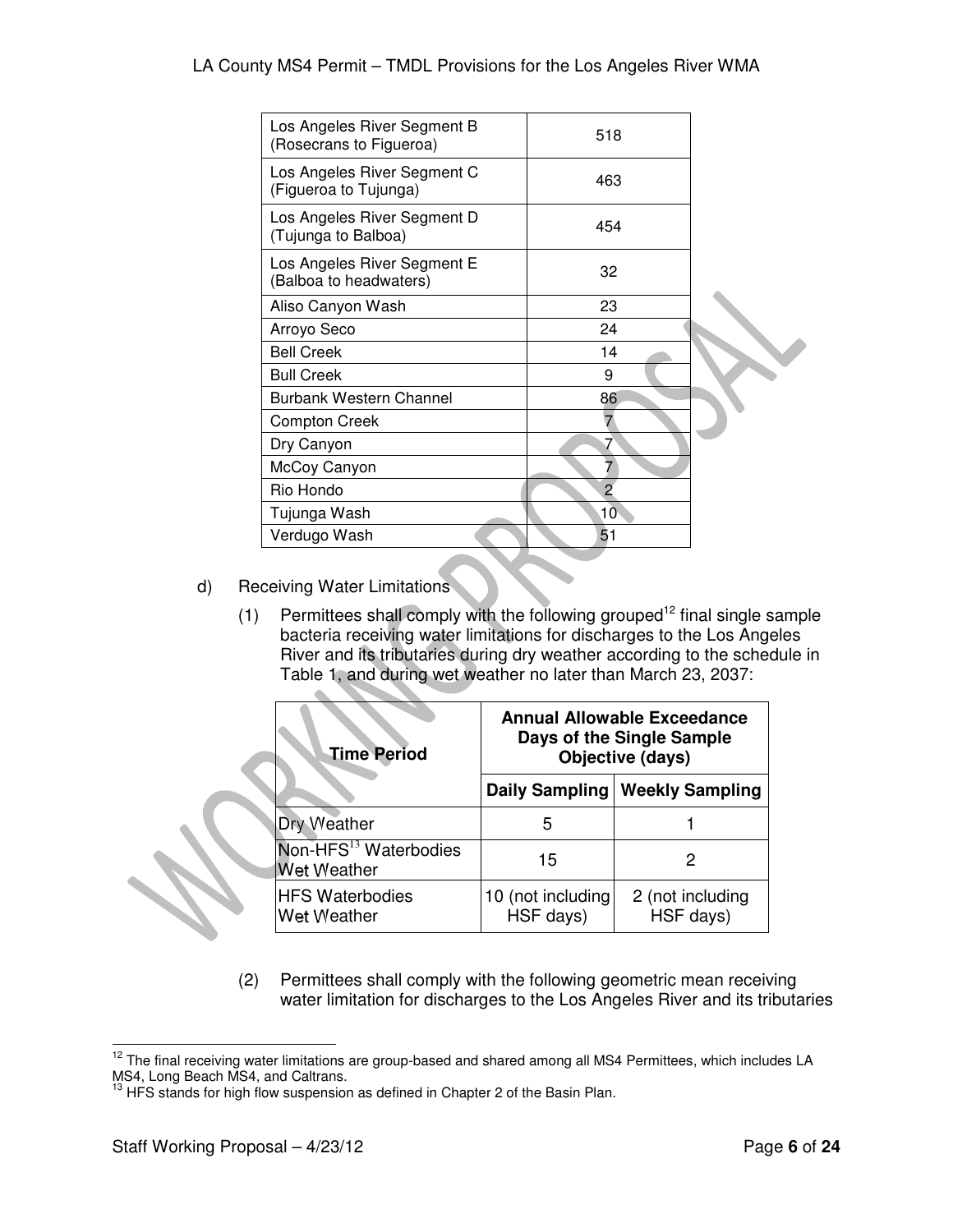during dry weather according to the schedule in Table 1, and during wet weather no later than March 23, 2037:

| Constituent | Geometric Mean (MPN or cfu) |  |
|-------------|-----------------------------|--|
| I E. coli   | 126/100 mL                  |  |

# **Table 1: Los Angeles River Bacteria Implementation Schedule for Dry Weather**

| Italics in this Table refer to Permittees using an alternative compliance plan instead of an LRS.                                                                                                     |                                                                                  |                    |  |
|-------------------------------------------------------------------------------------------------------------------------------------------------------------------------------------------------------|----------------------------------------------------------------------------------|--------------------|--|
| <b>Implementation Action</b>                                                                                                                                                                          | <b>Responsible Parties</b>                                                       | <b>Deadline</b>    |  |
| <b>SEGMENT B (upper and middle Reach 2 – Figueroa Street to Rosecrans Avenue)</b>                                                                                                                     |                                                                                  |                    |  |
| <b>First phase - Segment B</b>                                                                                                                                                                        |                                                                                  |                    |  |
| Submit a Load Reduction Strategy<br>(LRS) for Segment B (or submit an<br>alternative compliance plan)                                                                                                 | MS4 Permittees discharging to Segment<br>B                                       | September 23, 2014 |  |
| Complete implementation of LRS                                                                                                                                                                        | MS4 Permittees discharging to Segment<br>B, if using LRS                         | March 23, 2019     |  |
| Achieve interim (or final) water<br>quality-based effluent limitations and<br>submit report to Regional Water<br>Board                                                                                | MS4 Permittees discharging to Segment<br>B, if using LRS                         | March 23, 2022     |  |
| Achieve final water quality-based<br>effluent limitations or demonstrate<br>that non-compliance is due to<br>upstream contributions and submit<br>report to Regional Water Board                      | MS4 Permittees discharging to Segment<br>B, if using alternative compliance plan | March 23, 2022     |  |
| Second phase, if necessary - Segment B for LRS approach only                                                                                                                                          |                                                                                  |                    |  |
| Submit a new LRS                                                                                                                                                                                      | MS4 Permittees discharging to Segment<br>B                                       | March 23, 2023     |  |
| Complete implementation of LRS                                                                                                                                                                        | MS4 Permittees discharging to Segment<br>B, if using LRS                         | September 23, 2026 |  |
| Achieve final water quality-based<br>effluent limitations in Segment B or<br>demonstrate that non-compliance is<br>only due to upstream contributions<br>and submit report to Regional Water<br>Board | MS4 Permittees discharging to Segment<br>B, if using LRS                         | September 23, 2028 |  |
| <b>SEGMENT B TRIBUTARIES (Rio Hondo and Arroyo Seco)</b>                                                                                                                                              |                                                                                  |                    |  |
| First phase - Segment B Tributaries (Rio Hondo and Arroyo Seco)                                                                                                                                       |                                                                                  |                    |  |
| Submit a Load Reduction Strategy<br>(LRS) for Segment B tributaries (or<br>submit an alternative compliance<br>plan)                                                                                  | MS4 Permittees discharging to Segment<br><b>B</b> tributaries                    | March 23, 2016     |  |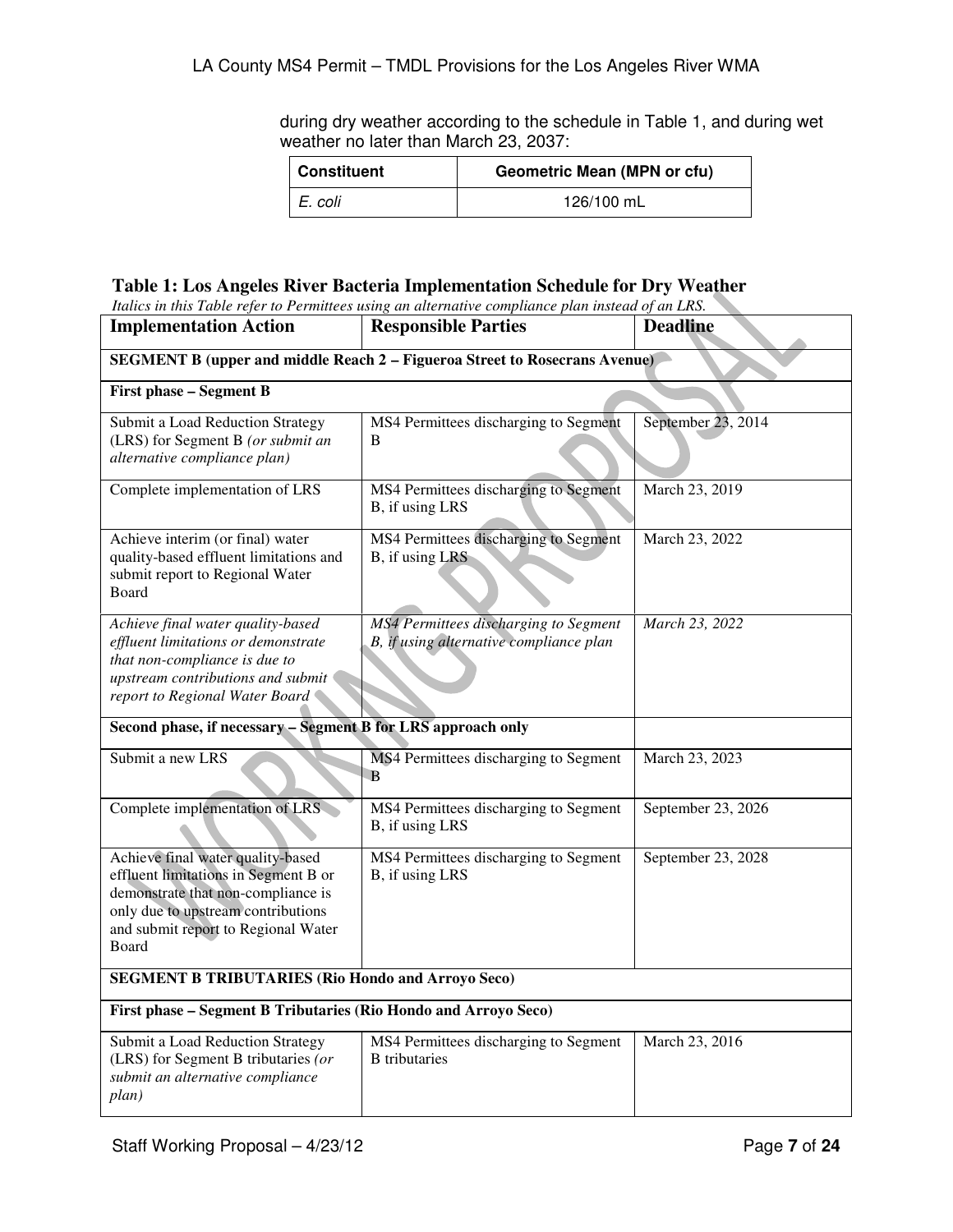| <b>Implementation Action</b>                                                                                                                                                                               | <b>Responsible Parties</b>                                                                           | <b>Deadline</b>    |
|------------------------------------------------------------------------------------------------------------------------------------------------------------------------------------------------------------|------------------------------------------------------------------------------------------------------|--------------------|
| Complete implementation of LRS                                                                                                                                                                             | MS4 Permittees discharging to Segment<br>B tributaries, if using LRS                                 | September 23, 2020 |
| Achieve interim (or final) water<br>quality-based effluent limitations and<br>submit report to Regional Water<br>Board                                                                                     | MS4 Permittees discharging to Segment<br>B tributaries, if using LRS                                 | September 23, 2023 |
| Achieve final water quality-based<br>effluent limitations or demonstrate<br>that non-compliance is only due to<br>upstream contributions and submit<br>report to Regional Water Board                      | MS4 Permittees discharging to Segment<br>B tributaries, if using alternative<br>compliance plan      | September 23, 2023 |
|                                                                                                                                                                                                            | Second phase, if necessary - Segment B Tributaries (Rio Hondo and Arroyo Seco) for LRS approach only |                    |
| Submit a new LRS                                                                                                                                                                                           | MS4 Permittees discharging to Segment<br><b>B</b> tributaries                                        | September 23, 2024 |
| Complete implementation of LRS                                                                                                                                                                             | MS4 Permittees discharging to Segment<br>B tributaries, if using LRS                                 | March 23, 2028     |
| Achieve final water quality-based<br>effluent limitations Segment B<br>tributaries or demonstrate that non-<br>compliance is due to upstream<br>contributions and submit report to<br>Regional Water Board | MS4 Permittees discharging to Segment<br>B tributaries, if using LRS                                 | March 23, 2030     |
|                                                                                                                                                                                                            | SEGMENT A (lower Reach 2 and Reach 1 - Rosecrans Avenue to Willow Street)                            |                    |
| First phase - Segment A                                                                                                                                                                                    |                                                                                                      |                    |
| Submit a Load Reduction Strategy<br>(LRS) for Segment A (or submit an<br>alternative compliance plan)                                                                                                      | MS4 Permittees discharging to Segment<br>$A^{\dagger}$                                               | September 23, 2016 |
| Complete implementation of LRS                                                                                                                                                                             | MS4 Permittees discharging to Segment<br>A, if using LRS                                             | March 23, 2021     |
| Achieve interim (or final) water<br>quality-based effluent limitations and<br>submit report to Regional Water<br>Board                                                                                     | MS4 Permittees discharging to Segment<br>A, if using LRS                                             | March 23, 2024     |
| Achieve final water quality-based<br>effluent limitations or demonstrate<br>that non-compliance is due to<br>upstream contributions and submit<br>report to Regional Water Board                           | MS4 Permittees discharging to Segment<br>A, if using alternative compliance plan                     | March 23, 2024     |
| Second phase, if necessary - Segment A for LRS approach only                                                                                                                                               |                                                                                                      |                    |
| Submit a new LRS                                                                                                                                                                                           | MS4 Permittees discharging to Segment<br>A                                                           | March 23, 2025     |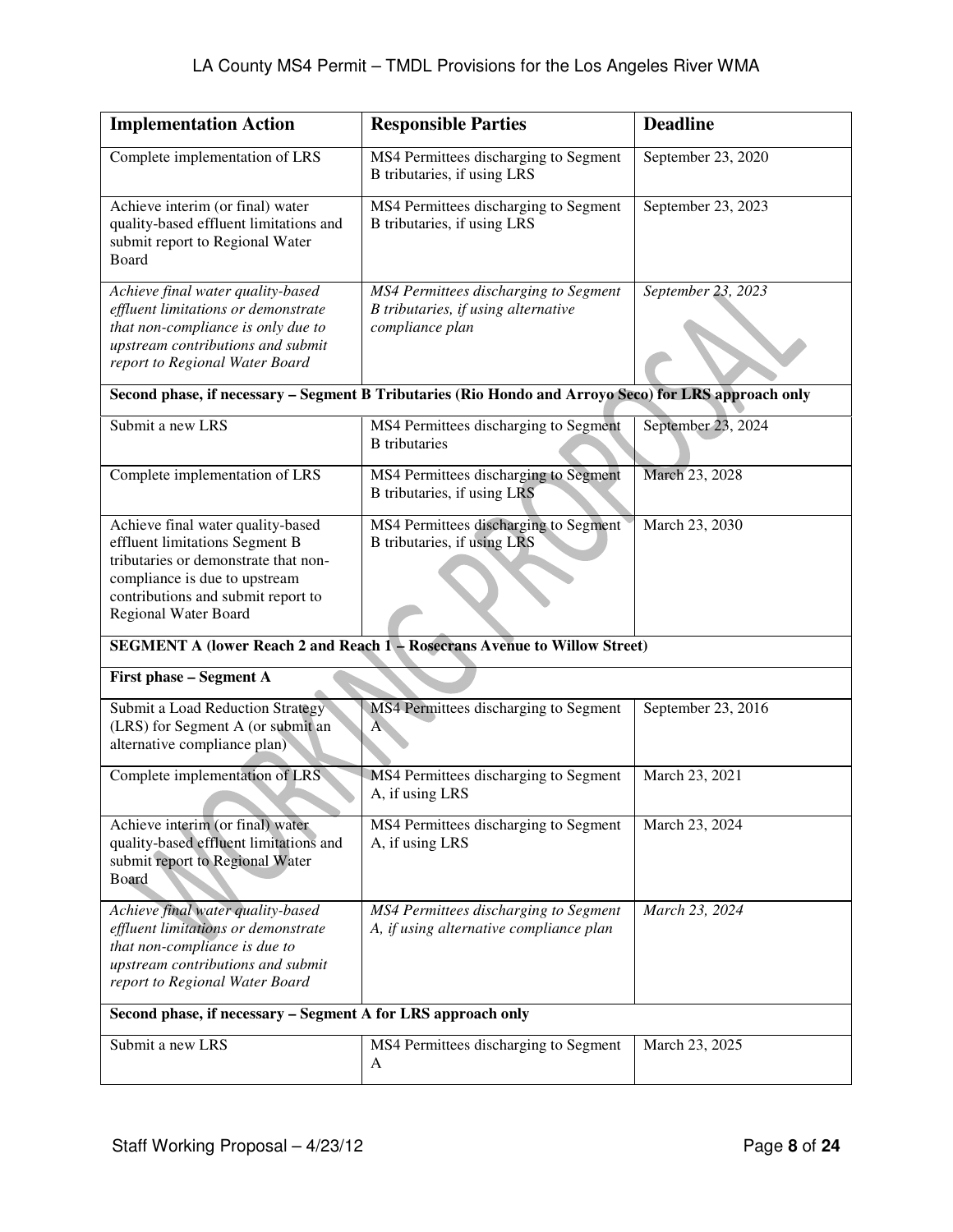| <b>Implementation Action</b>                                                                                                                                                                                       | <b>Responsible Parties</b>                                                                    | <b>Deadline</b>    |
|--------------------------------------------------------------------------------------------------------------------------------------------------------------------------------------------------------------------|-----------------------------------------------------------------------------------------------|--------------------|
| Complete implementation of LRS                                                                                                                                                                                     | MS4 Permittees discharging to Segment<br>A, if using LRS                                      | September 23, 2029 |
| Achieve final water quality-based<br>effluent limitations in Segment A or<br>demonstrate that non-compliance is<br>due to upstream contributions and<br>submit report to Regional Water<br>Board                   | MS4 Permittees discharging to Segment<br>A, if using LRS                                      | September 23, 2031 |
| <b>SEGMENT A TRIBUTARY (Compton Creek)</b>                                                                                                                                                                         |                                                                                               |                    |
| <b>First phase - Segment A Tributary</b>                                                                                                                                                                           |                                                                                               |                    |
| Submit a Load Reduction Strategy<br>(LRS) for Segment A tributary (or<br>submit an alternative compliance plan)                                                                                                    | MS4 Permittees discharging to Segment<br>A tributary                                          | March 23, 2018     |
| Complete implementation of LRS                                                                                                                                                                                     | MS4 Permittees discharging to Segment<br>A tributary if using LRS                             | September 23, 2022 |
| Achieve interim (or final) water<br>quality-based effluent limitations and<br>submit report to Regional Water<br>Board                                                                                             | MS4 Permittees discharging to Segment<br>A tributary if using LRS                             | September 23, 2025 |
| Achieve final water quality-based<br>effluent limitations or demonstrate<br>that non-compliance is due to<br>upstream contributions and submit<br>report to Regional Water Board                                   | MS4 Permittees discharging to Segment<br>A tributary, if using alternative<br>compliance plan | September 23, 2025 |
| Second phase, if necessary - Segment A Tributary for LRS approach only                                                                                                                                             |                                                                                               |                    |
| Submit a new LRS                                                                                                                                                                                                   | MS4 Permittees discharging to Segment<br>A tributary                                          | September 23, 2026 |
| Complete implementation of LRS                                                                                                                                                                                     | MS4 Permittees discharging to Segment<br>A tributary, if using LRS                            | March 23, 2030     |
| Achieve final water quality-based<br>effluent limitations in Segment A<br>tributary or demonstrate that non-<br>compliance is due to upstream<br>contributions and submit report to<br><b>Regional Water Board</b> | MS4 Permittees discharging to Segment<br>A tributary, if using LRS                            | March 23, 2032     |
| SEGMENT E (Reach 6 - LA River headwaters [confluence with Bell Creek and Calabasas Creek] to Balboa<br><b>Boulevard</b> )                                                                                          |                                                                                               |                    |
| First phase - Segment E                                                                                                                                                                                            |                                                                                               |                    |
| Submit a Load Reduction Strategy<br>(LRS) for Segment E (or submit an<br>alternative compliance plan)                                                                                                              | MS4 Permittees discharging to Segment<br>E                                                    | September 23, 2017 |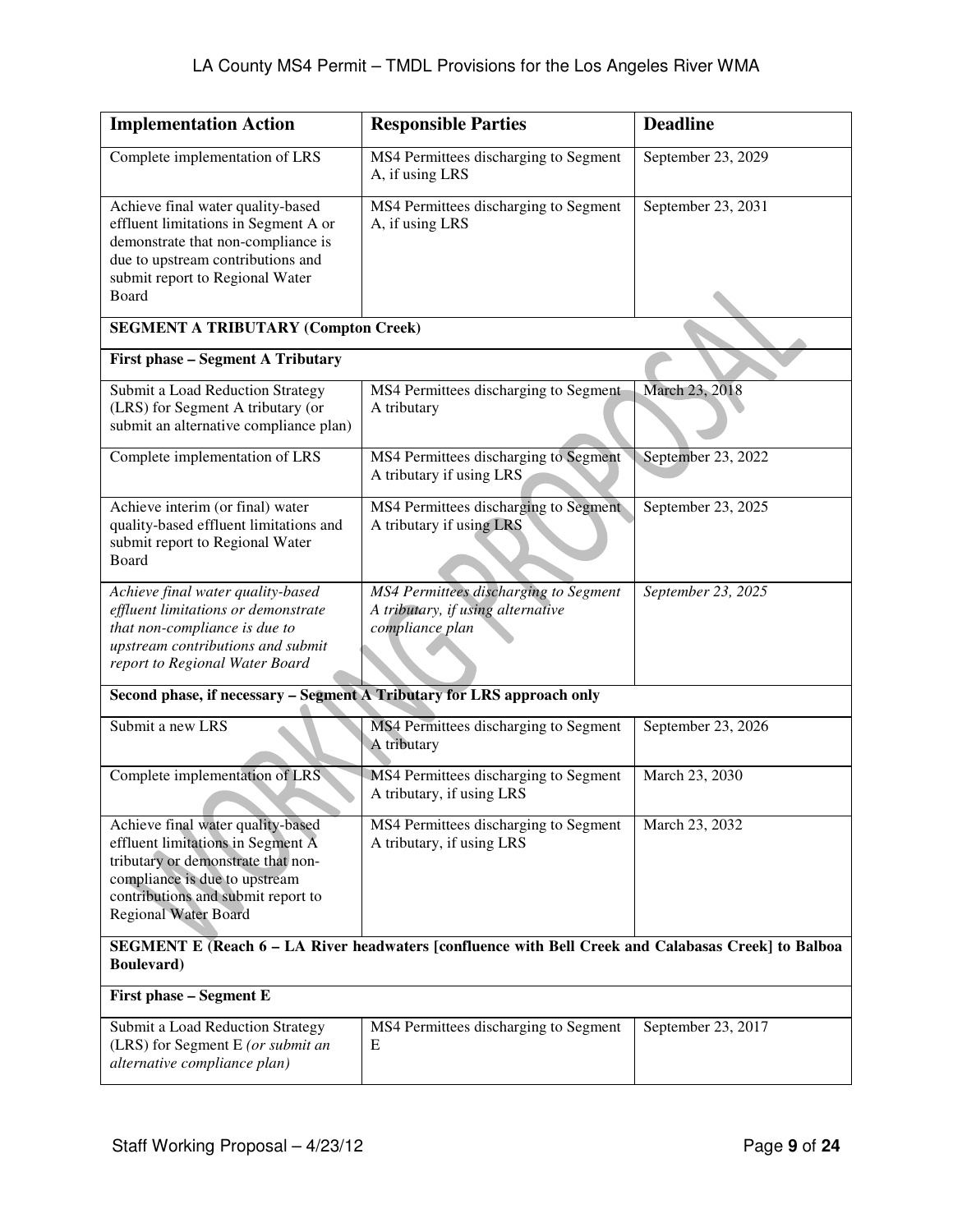| <b>Implementation Action</b>                                                                                                                                                                     | <b>Responsible Parties</b>                                                                      | <b>Deadline</b>    |
|--------------------------------------------------------------------------------------------------------------------------------------------------------------------------------------------------|-------------------------------------------------------------------------------------------------|--------------------|
| Complete implementation of LRS                                                                                                                                                                   | MS4 Permittees discharging to Segment<br>E, if using LRS                                        | March 23, 2022     |
| Achieve interim (or final) water<br>quality-based effluent limitations and<br>submit report to Regional Water<br>Board                                                                           | MS4 Permittees discharging to Segment<br>E, if using LRS                                        | March 23, 2025     |
| Achieve final water quality-based<br>effluent limitations or demonstrate<br>that non-compliance is due to<br>upstream contributions and submit<br>report to Regional Water Board                 | MS4 Permittees discharging to Segment<br>E, if using alternative compliance plan                | March 23, 2025     |
| Second phase, if necessary -Segment E for LRS approach only                                                                                                                                      |                                                                                                 |                    |
| Submit a new LRS                                                                                                                                                                                 | MS4 Permittees discharging to Segment<br>E                                                      | March 23, 2026     |
| Complete implementation of LRS                                                                                                                                                                   | MS4 Permittees discharging to Segment<br>E, if using LRS                                        | September 23, 2029 |
| Achieve final Water quality-based<br>effluent limitations in Segment E or<br>demonstrate that non-compliance is<br>due to upstream contributions and<br>submit report to Regional Water<br>Board | MS4 Permittees discharging to Segment<br>E, if using LRS                                        | September 23, 2031 |
|                                                                                                                                                                                                  | SEGMENT E TRIBUTARIES (Dry Canyon Creek, McCoy Creek, Bell Creek, and Aliso Canyon Wash)        |                    |
| <b>First phase - Segment E Tributaries</b>                                                                                                                                                       |                                                                                                 |                    |
| Submit a Load Reduction Strategy<br>(LRS) for Segment E tributaries (or<br>submit an alternative compliance plan)                                                                                | MS4 Permittees discharging to Segment<br><b>E</b> tributaries                                   | September 23, 2021 |
| Complete implementation of LRS                                                                                                                                                                   | MS4 Permittees discharging to Segment<br>E tributaries if using LRS                             | March 23, 2026     |
| Achieve interim (or final) water<br>quality-based effluent limitations and<br>submit report to Regional Water<br>Board                                                                           | MS4 Permittees discharging to Segment<br>E tributaries, if using LRS                            | March 23, 2029     |
| Achieve final water quality-based<br>effluent limitations or demonstrate<br>that non-compliance is due to<br>upstream contributions and submit<br>report to Regional Water Board                 | MS4 Permittees discharging to Segment<br>E tributaries, if using alternative<br>compliance plan | March 23, 2029     |
|                                                                                                                                                                                                  | Second phase, if necessary - Segment E Tributaries for LRS approach only                        |                    |
| Submit a new LRS                                                                                                                                                                                 | MS4 Permittees discharging to Segment<br>E tributaries                                          | March 23, 2030     |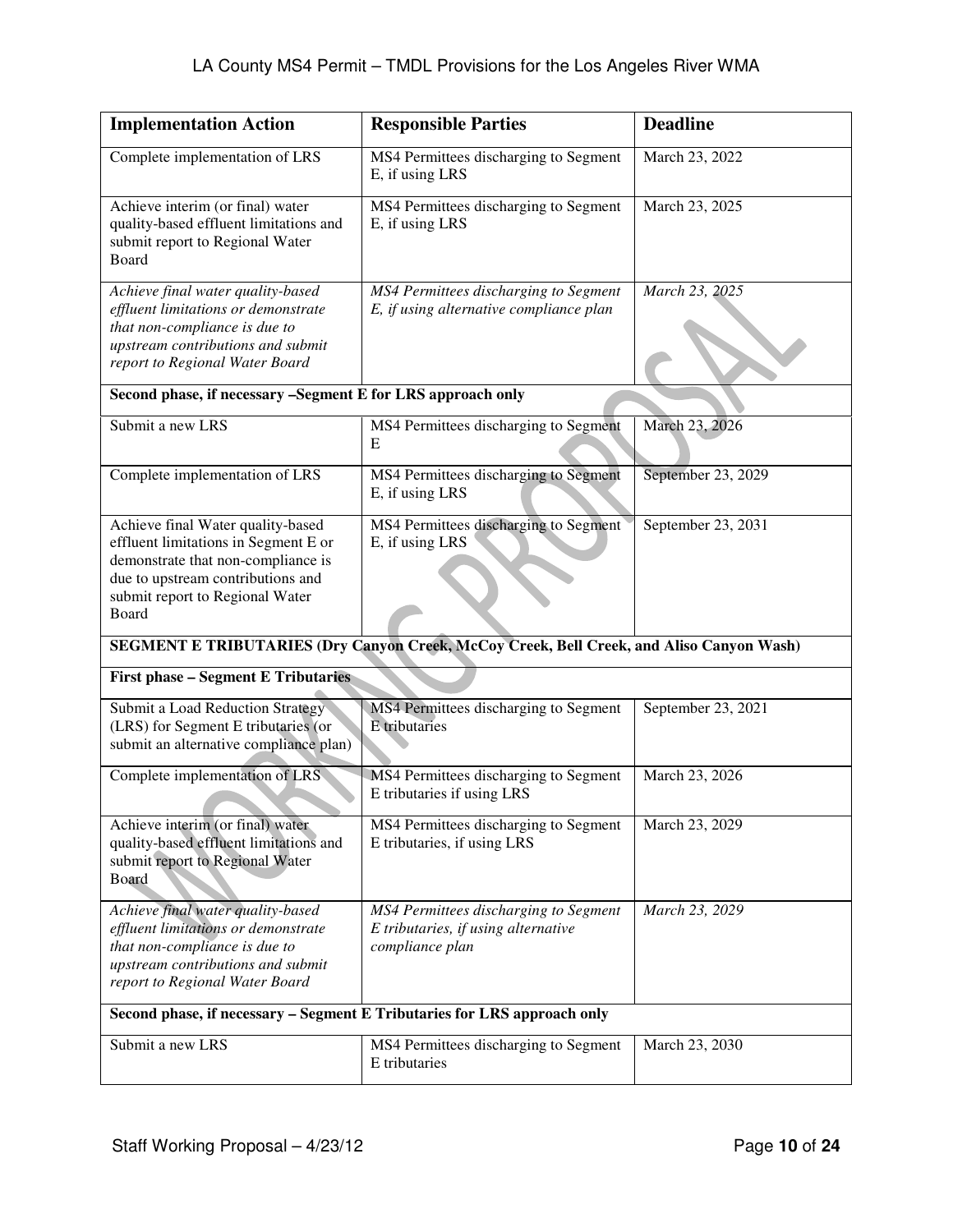| <b>Implementation Action</b>                                                                                                                                                                                                                                 | <b>Responsible Parties</b>                                                                                                                                                                                                                        | <b>Deadline</b>    |
|--------------------------------------------------------------------------------------------------------------------------------------------------------------------------------------------------------------------------------------------------------------|---------------------------------------------------------------------------------------------------------------------------------------------------------------------------------------------------------------------------------------------------|--------------------|
| Complete implementation of LRS                                                                                                                                                                                                                               | MS4 Permittees discharging to Segment<br>E tributaries, if using LRS                                                                                                                                                                              | September 23, 2033 |
| Achieve final water quality-based<br>effluent limitations in Segment E<br>tributaries or demonstrate that non-<br>compliance is due to upstream<br>contributions and submit report to<br><b>Regional Water Board</b>                                         | MS4 Permittees discharging to Segment<br>E tributaries, if using LRS                                                                                                                                                                              | September 23, 2035 |
| <b>SEGMENT D TRIBUTARIES (Bull Creek)</b>                                                                                                                                                                                                                    | SEGMENT C (lower Reach 4 and Reach 3 - Tujunga Avenue to Figueroa Street)<br><b>SEGMENT C TRIBUTARIES (Tujunga Wash, Burbank Western Channel, and Verdugo Wash)</b><br>SEGMENT D (Reach 5 and upper Reach 4 - Balboa Boulevard to Tujunga Avenue) |                    |
|                                                                                                                                                                                                                                                              | First phase - Segment C, Segment C Tributaries, Segment D, Segment D tributaries                                                                                                                                                                  |                    |
| Submit a Load Reduction Strategies<br>(LRS) for Segment C, Segment C<br>tributaries, Segment D, Segment D<br>tributaries (or submit an alternative<br>compliance plan)                                                                                       | MS4 Permittees discharging to Segment<br>C, Segment C tributaries, Segment D,<br>Segment D tributaries                                                                                                                                            | March 23, 2023     |
| Complete implementation of LRS                                                                                                                                                                                                                               | MS4 Permittees discharging to Segment<br>C, Segment C tributaries, Segment D,<br>Segment D tributaries, if using LRS                                                                                                                              | September 23, 2027 |
| Achieve interim (or final) water<br>quality-based effluent limitations and<br>submit report to Regional Water<br>Board                                                                                                                                       | MS4 Permittees discharging to Segment<br>C, Segment C tributaries, Segment D,<br>Segment D tributaries, if using LRS                                                                                                                              | September 23, 2030 |
| Achieve final water quality-based<br>effluent limitations or demonstrate<br>that non-compliance is due to<br>upstream contributions and submit<br>report to Regional Water Board                                                                             | <b>MS4</b> Permittees discharging to Segment<br>C, Segment C tributaries, Segment D,<br>Segment D tributaries, if using<br>alternative compliance plan                                                                                            | September 23, 2030 |
| approach only                                                                                                                                                                                                                                                | Second phase, if necessary - Segment C, Segment C Tributaries, Segment D, Segment D Tributaries for LRS                                                                                                                                           |                    |
| Submit a new LRS                                                                                                                                                                                                                                             | MS4 Permittees discharging to Segment<br>C, Segment C tributaries, Segment D,<br>Segment D tributaries                                                                                                                                            | September 23, 2031 |
| Complete implementation of LRS                                                                                                                                                                                                                               | MS4 Permittees discharging to Segment<br>C, Segment C tributaries, Segment D,<br>Segment D tributaries if using LRS                                                                                                                               | March 23, 2035     |
| Achieve final water quality-based<br>effluent limitations in Segment C,<br>Segment C tributaries, Segment D,<br>Segment D tributaries or demonstrate<br>that non-compliance is due to<br>upstream contributions and submit<br>report to Regional Water Board | MS4 Permittees discharging to Segment<br>C, Segment C tributaries, Segment D,<br>Segment D tributaries if using LRS                                                                                                                               | March 23, 2037     |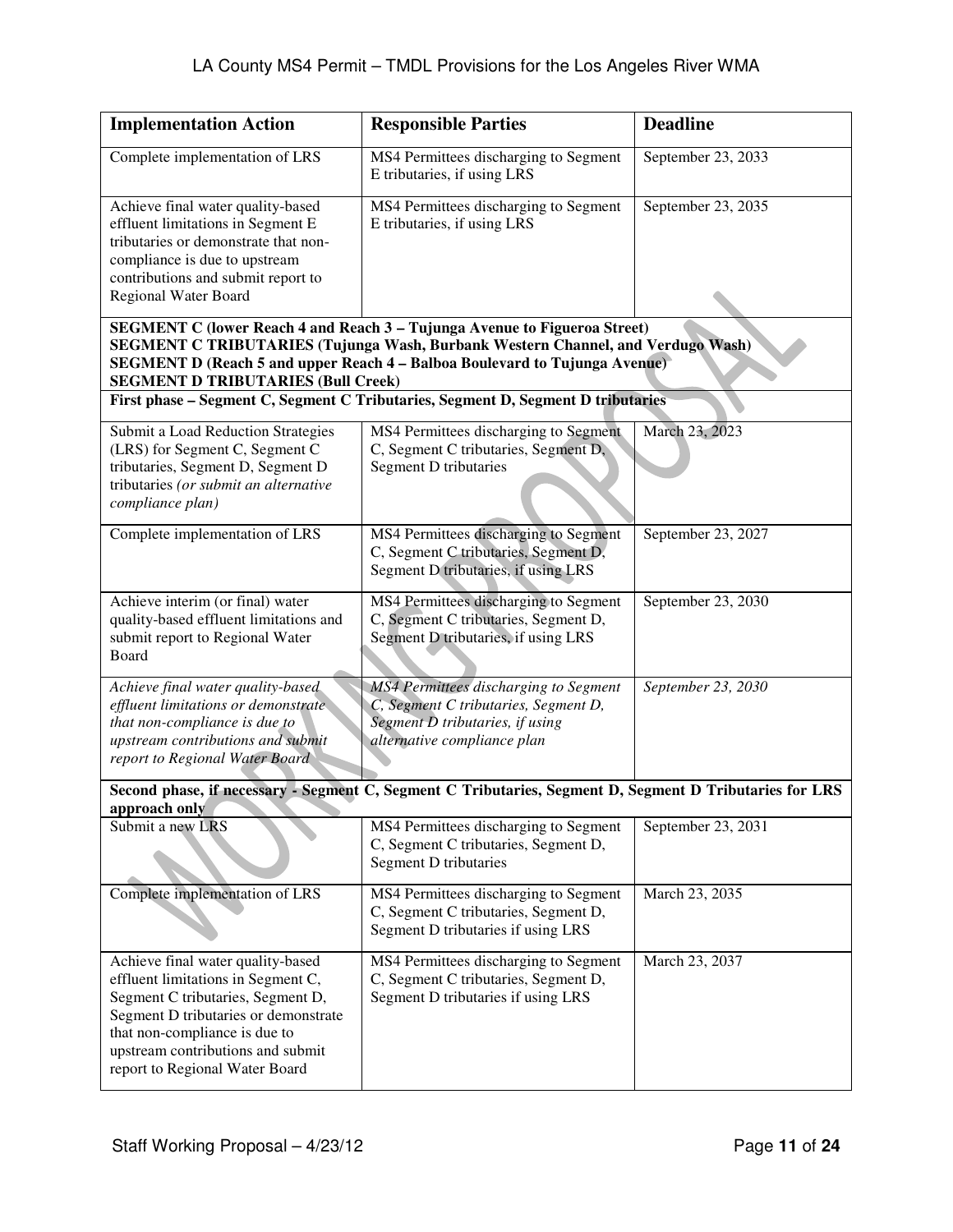- e) Compliance Determination
	- (1) Permittees may demonstrate compliance with the final dry weather limitations by demonstrating that final receiving water limitations are met in the receiving waters or by demonstrating one of the following conditions at outfalls to the receiving waters:
		- (i) Flow-weighted concentration of  $E$ . coli in MS4 discharges during dry weather is less than or equal to 235 MPN/100mL, based on a weighted-average using flow rates from all measured outfalls; or
		- (ii) Zero discharge during dry weather.
	- (2) In addition, individual Permittees or subgroups of Permittees may differentiate their dry weather discharges from other dischargers or upstream contributions by demonstrating one of the following conditions at outfalls to the receiving waters or at segment, tributary or jurisdictional boundaries:
		- (i) The flow-weighted concentration of  $E$ . *coli* in a Permittee's individual discharge or in a group of Permittees' collective discharge during dry weather is less than or equal to 235 MPN/100mL, based on a weighted-average using flow rates from all measured outfalls; or
		- (ii) Zero discharge from a Permittee's individual outfall(s) or from a group of Permittees' outfall(s) during dry weather; or
		- (iii) Demonstration that the MS4 loading of  $E$ . coli to the segment or tributary during dry weather is less than or equal to the calculated loading rate that would not cause or contribute to exceedances based on the loading capacity representative of conditions in the River at the time of compliance.
	- (3) The interim dry weather water quality-based effluent limitations are groupbased, shared among all MS4 Permittees that drain to a segment or tributary. However, the interim dry weather water quality-based effluent limitations may be distributed based on proportional drainage area, upon approval of the Executive Officer.
	- (4) By March 23, 2022, Permittees shall submit an implementation plan for wet weather with interim milestones.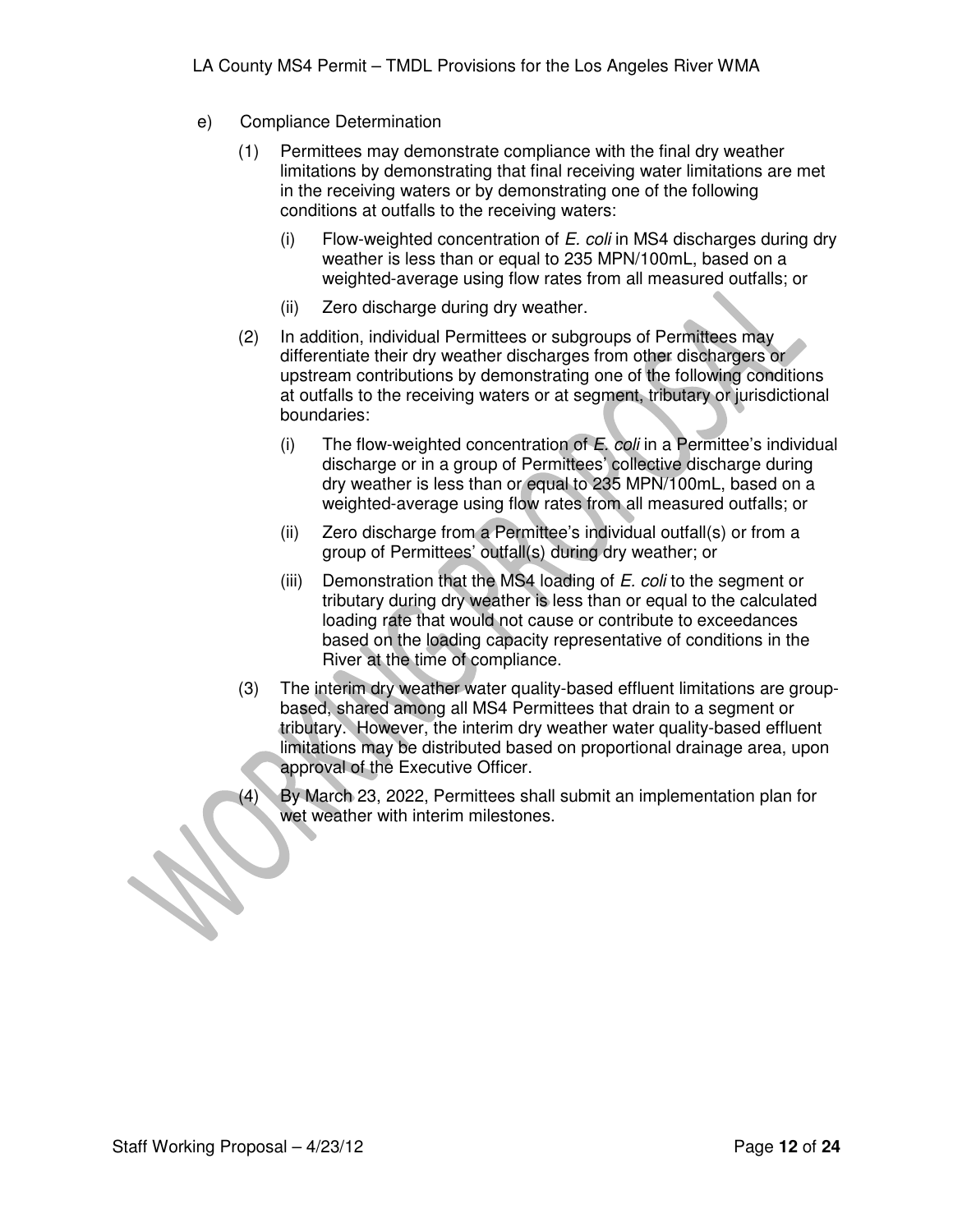- 5. Long Beach City Beaches and Los Angeles River Estuary Bacteria TMDL
	- a) Permittees subject to the provisions below are identified in Table D.
	- b) Permittees shall comply with the following final water quality-based effluent limitations for discharges to the Los Angeles River Estuary as of the effective date of this Order:

| <b>Constituent</b> | <b>Effluent Limitations (MPN or cfu)</b> |                       |  |
|--------------------|------------------------------------------|-----------------------|--|
|                    | <b>Daily Maximum</b>                     | <b>Geometric Mean</b> |  |
| Total coliform*    | 10,000/100 mL                            | 1,000/100 mL          |  |
| Fecal coliform     | 400/100 mL                               | 200/100 mL            |  |
| Enterococcus       | 104/100 mL                               | 35/100 mL             |  |

Total coliform density shall not exceed a daily maximum of 1,000/100 mL, if the ratio of fecal-to-total coliform exceeds 0.1.

- c) Receiving Water Limitations
	- (1) Permittees shall comply with the following grouped<sup>14</sup> final single sample bacteria receiving water limitations for the Los Angeles River Estuary as of the effective date of this Order:

| <b>Time Period</b>                             | <b>Annual Allowable Exceedance</b><br>Days of the Single Sample<br>Objective (days) |                    |
|------------------------------------------------|-------------------------------------------------------------------------------------|--------------------|
|                                                | <b>Daily</b><br>sampling                                                            | Weekly<br>sampling |
| Summer Dry-Weather<br>(April 1 to October 31)  |                                                                                     |                    |
| Winter Dry-Weather<br>(November 1 to March 31) | 9                                                                                   | 2                  |
| Wet Weather <sup>15</sup>                      |                                                                                     |                    |

(2) Permittees shall comply with the following geometric mean receiving water limitations for all monitoring stations in the Los Angeles River Estuary as of the effective date of this Order:

| <b>Constituent</b> | Geometric Mean (MPN or cfu) |  |
|--------------------|-----------------------------|--|
| Total coliform     | 1,000/100 mL                |  |
| Fecal coliform     | 200/100 mL                  |  |
| Enterococcus       | $35/100$ mL                 |  |

- d) Compliance Determination
	- (1) Permittees may demonstrate compliance with the final dry or weather limitations by demonstrating that final receiving water limitations are met

 $\overline{a}$ <sup>14</sup> The final receiving water limitations are group-based and shared among all MS4 Permittees, which includes LA MS4 Permittees, Long Beach MS4 Permittees, and Caltrans.

<sup>&</sup>lt;sup>15</sup> Wet weather is defined as days with 0.1 inch of rain or greater and the three days following the rain event.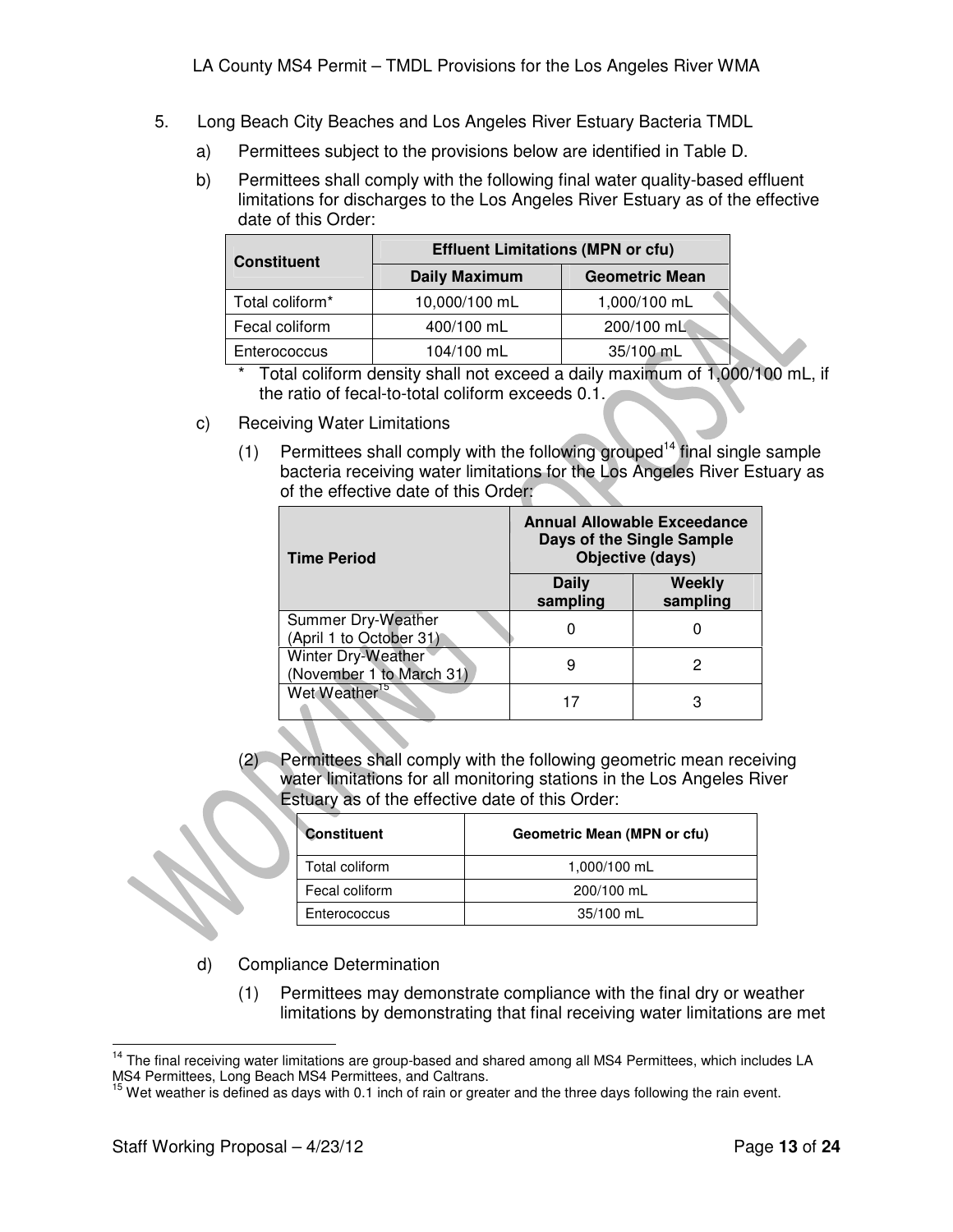in the receiving waters or by demonstrating one of the following conditions at outfalls to the receiving waters:

- (i) Flow-weighted concentration of bacterial indicators in MS4 discharges during dry or wet weather is less than or equal to the water quality-based effluent limitations in part 5.b. above, based on a weighted-average using flow rates from all measured outfalls; or
- (ii) Zero discharge during dry weather.
- (2) In addition, individual Permittees or subgroups of Permittees may differentiate their dry or wet weather discharges from other dischargers or upstream contributions by demonstrating one of the following conditions at outfalls to the receiving waters or at segment, tributary or jurisdictional boundaries:
	- (i) The flow-weighted concentration of bacterial indicators in a Permittee's individual discharge or in a group of Permittees' collective discharge during dry or wet weather is less than or equal to the water quality-based effluent limitations in part 5.b. above, based on a weighted-average using flow rates from all measured outfalls; or
	- (ii) Zero discharge from a Permittee's individual outfall(s) or from a group of Permittees' outfall(s) during dry weather.
- 6. Los Angeles Area Lakes TMDLs
	- a) Lake Calabasas Nutrient TMDL
		- (1) Permittees subject to the provisions below are identified in Table D.
		- (2) Permittees may be deemed in compliance with water quality-based effluent limitations during both wet and dry weather by demonstrating reduction of total nitrogen and total phosphorous on an annual mass basis measured at the storm drain outfall of the Permittee's drainage area. The annual mass-based allocation shall be equal to monthly average concentrations of 0.1 mg/L total phosphorus and 1.0 mg/L total nitrogen based on approved flow conditions. Permittees shall comply with the annual mass allocation based on current flow conditions as of the effective date of this Order:

| <b>Permittee</b>     | <b>Total</b><br>Phosphorus<br>(lb-P/yr) <sup>16,17</sup> | Total Nitrogen<br>(lb-N/yr) <sup>16,17</sup> |
|----------------------|----------------------------------------------------------|----------------------------------------------|
| City of<br>Calabasas | 48.5                                                     | 220                                          |

(3) The following concentration based water quality-based receiving water limitations apply during both wet and dry weather if:

 $\overline{a}$  $16 \nvert$  Measured as a summer average (May – September) and annual average.

<sup>&</sup>lt;sup>17</sup> Measured at the point of discharge.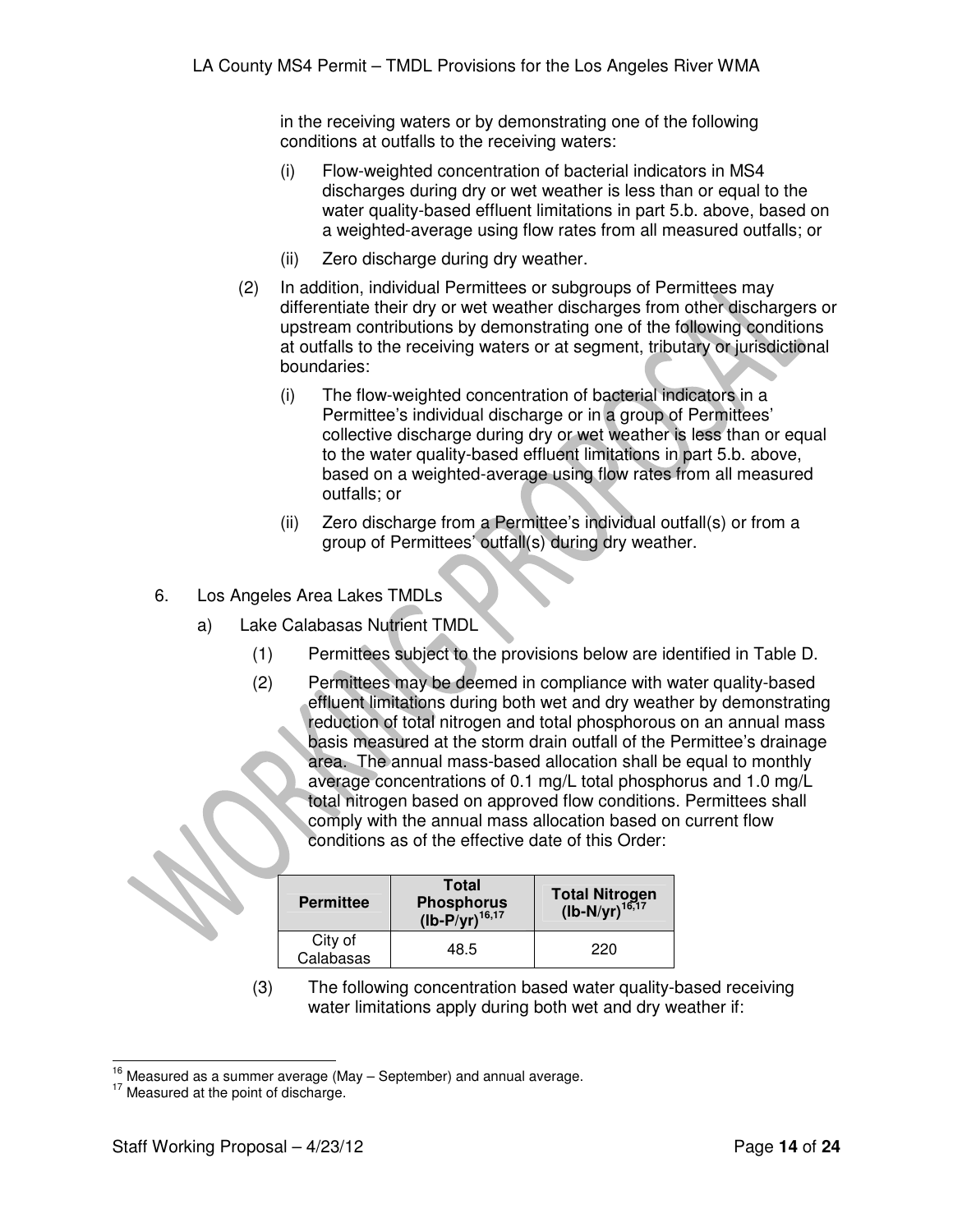- The responsible jurisdiction requests that the concentration-based receiving water limits apply and provides to U.S. EPA and the Los Angeles Water Board a Lake Management Plan describing actions that will be implemented and cause the applicable water quality criteria for ammonia, dissolved oxygen, and pH targets to be met.
- The Los Angeles Water Board Executive Officer approves the request. The concentration-based receiving water limitations are not to be exceeded as a summer average (May-September) and annual average.
- U.S. EPA does not object to the Los Angeles Water Boards decision within sixty days of receiving notice.
- The concentration-based receiving water limits must be met in the lake. However, if the applicable water quality criteria for ammonia, dissolved oxygen, pH, and the chlorophyll a targets are met, then the total phosphorus and total nitrogen limits are considered attained.

| <b>Permittee</b>     | Total<br><b>Phosphorus</b><br><b>Monthly</b><br>Average<br>$(mg-P/L)^{18,19}$ | <b>Total Nitrogen</b><br><b>Monthly</b><br>Average<br>(mg-N/L) <sup>18,19</sup> |
|----------------------|-------------------------------------------------------------------------------|---------------------------------------------------------------------------------|
| City of<br>Calabasas | ON.                                                                           | 1.0                                                                             |

- b) Echo Park Lake Nutrient TMDL
	- (1) Permittees subject to the provisions below are identified in Table D.
	- (2) Permittees may be deemed in compliance with water quality-based effluent limitations during both wet and dry weather by demonstrating reduction of total nitrogen and total phosphorous on an annual mass basis measured at the storm drain outfall of the Permittee's drainage area. The annual mass-based allocation shall be equal to monthly average concentrations of 0.1 mg/L total phosphorus and 1.0 mg/L total nitrogen based on approved flow conditions. Permittees shall comply with the annual mass allocation based on current flow conditions as of the effective date of this Order:

| <b>Subwatershed</b> | <b>Permittee</b>       | <b>Total</b><br>Phosphorus<br>(lb-P/yr) <sup>19,20</sup> | Total Nitrogen<br>(lb-N/yr) <sup>19,20</sup> |
|---------------------|------------------------|----------------------------------------------------------|----------------------------------------------|
| Northern            | City of Los<br>Angeles | 24.7                                                     | 156                                          |
| Southern            | City of Los<br>Angeles | 7.129                                                    | 49.69                                        |

 $\overline{a}$  $18$  Measured as an in-lake concentration.

 $19$  Measured as a summer average (May  $-$  September) and annual average.

<sup>20</sup> Measured at the point of discharge.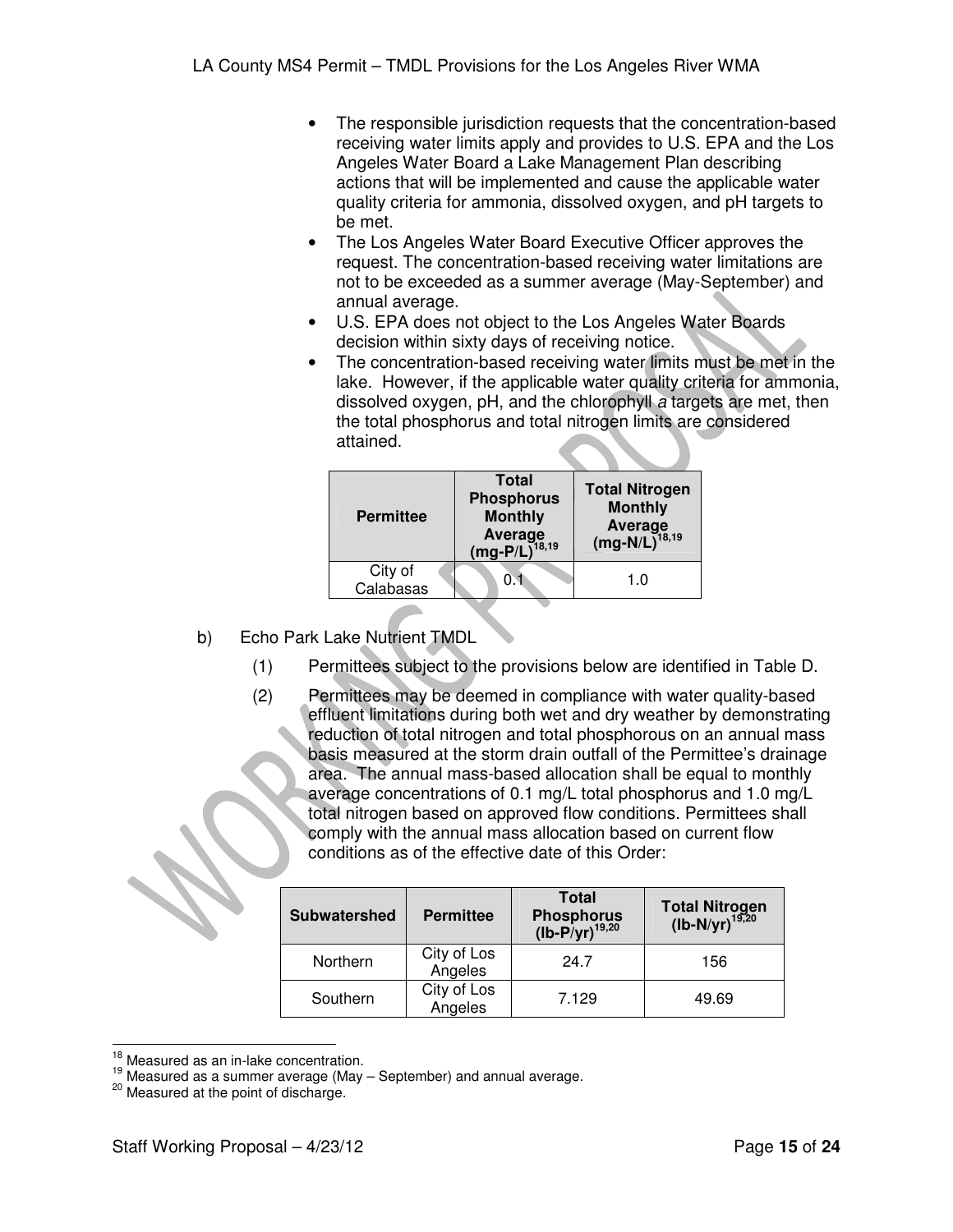- (3) In assessing compliance with wasteload allocations, responsible jurisdictions assigned both northern and southern subwatershed allocations may have their allocations combined.
- c) Echo Park Lake PCBs TMDL
	- (1) Permittees subject to the provisions below are identified in Table D.
	- (2) Permittees shall comply with the following water quality-based effluent limitations as of the effective date of this Order:

| <b>Subwatershed</b> | <b>Permittee</b>       | <b>Total PCBs associated</b><br>with Suspended<br><b>Sediment</b><br>(ug/kg dry weight) <sup>21,22</sup> | <b>Total PCBs in</b><br>the Water<br>Column<br>$(ng/L)^{21,22}$ |
|---------------------|------------------------|----------------------------------------------------------------------------------------------------------|-----------------------------------------------------------------|
| Northern            | City of Los<br>Angeles | 177                                                                                                      | 0.17                                                            |
| Southern            | City of Los<br>Angeles | 1.77                                                                                                     | በ 17                                                            |

(3) Permittees may comply with the following alternative effluent limitations if the responsible jurisdictions submit to U.S. EPA and the Regional Board material describing that the fish tissue target of 3.6 ppb wet weight has been met for the preceding three or more years. A demonstration that the fish tissue target has been met in any given year must at a minimum include a composite sample of skin of fillets from at least five common carp each measuring at least 350 mm in length and it is approved by the Los Angeles Water Board Executive Officer and U.S. EPA does not object within 60 days of receiving notice:

| <b>Subwatershed</b> | <b>Permittee</b>       | <b>Total PCBs associated</b><br>with Suspended<br><b>Sediment</b><br>(ug/kg dry weight) <sup>22,23</sup> | <b>Total PCBs in</b><br>the Water<br>Column<br>$(ng/L)^{21,22}$ |
|---------------------|------------------------|----------------------------------------------------------------------------------------------------------|-----------------------------------------------------------------|
| Northern            | City of Los<br>Angeles | 59.8                                                                                                     | 0.17                                                            |
| Southern            | City of Los<br>Angeles | 59.8                                                                                                     | 0.17                                                            |

- d) Echo Park Lake Chlordane TMDL
	- (1) Permittees subject to the provisions below are identified in Table D.
	- (2) Permittees shall comply with the following water quality-based effluent limitations as of the effective date of this Order:

 $\overline{a}$  $21$  Applied as an annual average.

<sup>22</sup> Measured at the point of discharge.

<sup>23</sup> Applied as a 3-year average.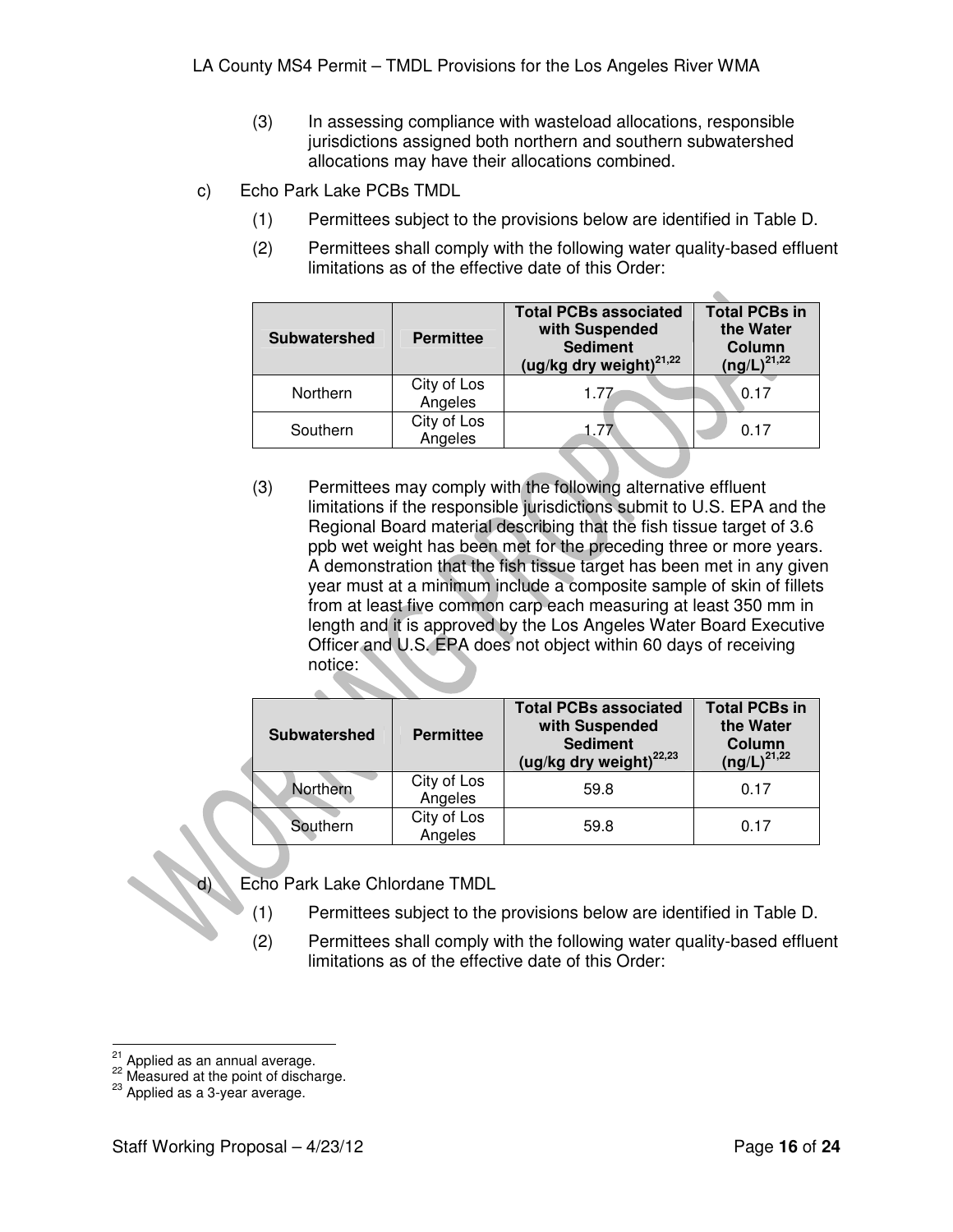| <b>Subwatershed</b> | <b>Permittee</b>       | <b>Total Chlordane</b><br>associated with<br><b>Suspended Sediment</b><br>(ug/kg dry weight) $^{24,25}$ | <b>Total Chlordane</b><br>in the Water<br>Column<br>$(ng/L)^{24,25}$ |
|---------------------|------------------------|---------------------------------------------------------------------------------------------------------|----------------------------------------------------------------------|
| Northern            | City of Los<br>Angeles | 2.10                                                                                                    | 0.59                                                                 |
| Southern            | City of Los<br>Angeles | 2.10                                                                                                    | 0.59                                                                 |

(3) Permittees may comply with the following alternative effluent limitations if the responsible jurisdictions submit to U.S. EPA and the Regional Board material describing that the fish tissue target of 3.6 ppb wet weight has been met for the preceding three or more years. A demonstration that the fish tissue target has been met in any given year must at a minimum include a composite sample of skin of fillets from at least five common carp each measuring at least 350 mm in length and it is approved by the Los Angeles Water Board Executive Officer and U.S. EPA does not object within 60 days of receiving notice:

| <b>Subwatershed</b> | <b>Permittee</b>       | <b>Total Chlordane</b><br>associated with<br><b>Suspended Sediment</b><br>(ug/kg dry weight) $^{24,26}$ | <b>Total Chlordane</b><br>in the Water<br>Column<br>$(ng/L)^{24,25}$ |
|---------------------|------------------------|---------------------------------------------------------------------------------------------------------|----------------------------------------------------------------------|
| Northern            | City of Los<br>Angeles | 3.24                                                                                                    | 0.59                                                                 |
| Southern            | City of Los<br>Angeles | 3.24                                                                                                    | 0.59                                                                 |

- e) Echo Park Lake Dieldrin TMDL
	- (1) Permittees subject to the provisions below are identified in Table D.
	- (2) Permittees shall comply with the following water quality-based effluent limitations as of the effective date of this Order:

| <b>Subwatershed</b> | <b>Permittee</b>       | <b>Dieldrin associated</b><br>with Suspended<br><b>Sediment</b><br>(ug/kg dry weight) <sup>24,25</sup> | Dieldrin in the<br><b>Water Column</b><br>$(ng/L)^{24,25}$ |
|---------------------|------------------------|--------------------------------------------------------------------------------------------------------|------------------------------------------------------------|
| Northern            | City of Los<br>Angeles | 0.80                                                                                                   | 0.14                                                       |
| Southern            | City of Los<br>Angeles | 0.80                                                                                                   | 0.14                                                       |

(3) Permittees may comply with the following alternative effluent limitations if the responsible jurisdictions submit to U.S. EPA and the

 $\overline{a}$  $^{24}$  Measured at the point of discharge.

 $25$  Applied as an annual average.

 $26$  Applied as a 3-year average.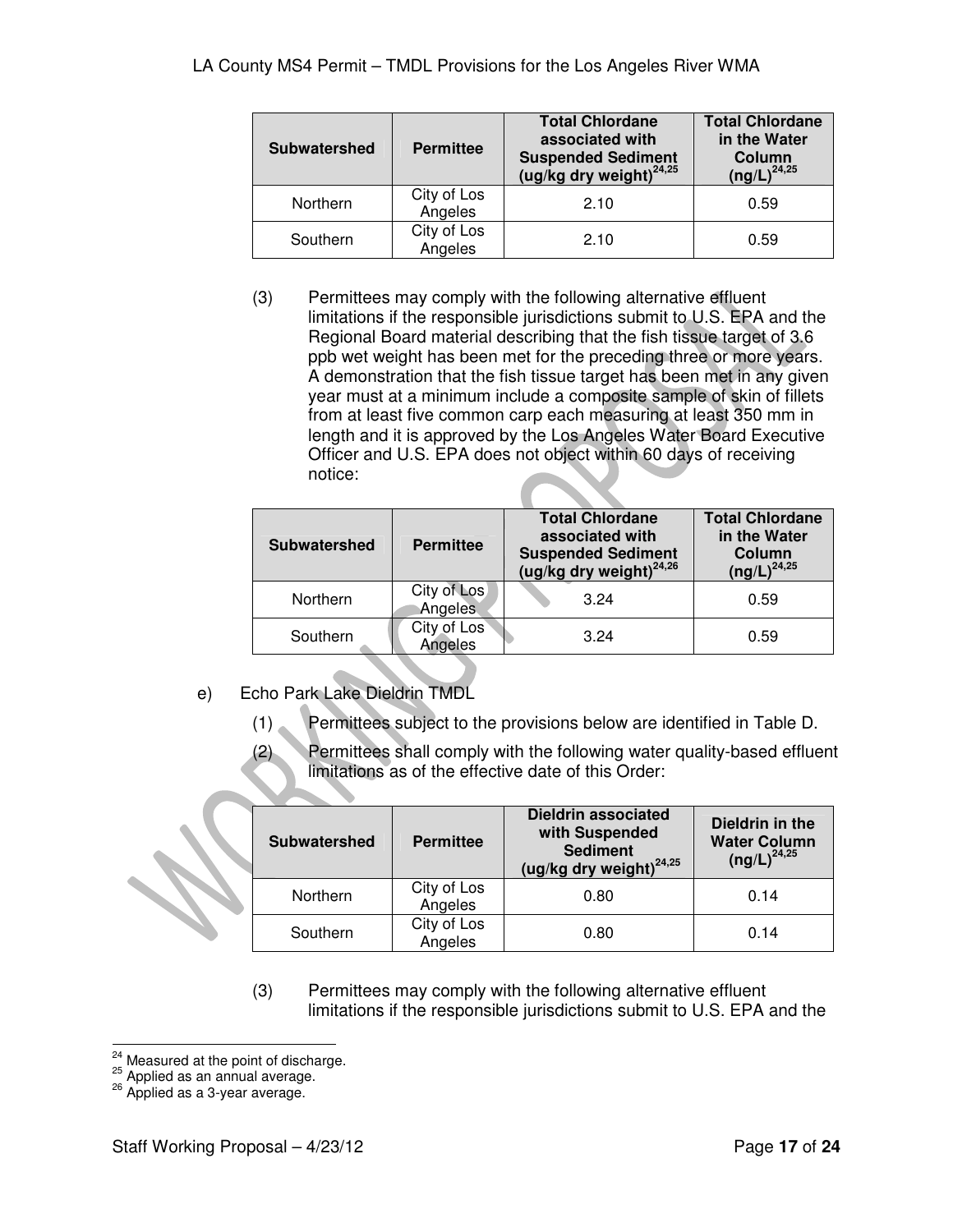Regional Board material describing that the fish tissue target of 3.6 ppb wet weight has been met for the preceding three or more years. A demonstration that the fish tissue target has been met in any given year must at a minimum include a composite sample of skin of fillets from at least five common carp each measuring at least 350 mm in length and it is approved by the Los Angeles Water Board Executive Officer and U.S. EPA does not object within 60 days of receiving notice:

| <b>Subwatershed</b> | <b>Permittee</b>       | <b>Dieldrin associated</b><br>with Suspended<br><b>Sediment</b><br>(ug/kg dry weight) $^{27,28}$ | Dieldrin in the<br><b>Water Column</b><br>$(ng/L)^{27,29}$ |
|---------------------|------------------------|--------------------------------------------------------------------------------------------------|------------------------------------------------------------|
| Northern            | City of Los<br>Angeles | 1.90                                                                                             | 0.14                                                       |
| Southern            | City of Los<br>Angeles | 1.90                                                                                             | 0.14                                                       |

- f) Echo Park Lake Trash TMDL
	- (1) Permittees subject to the provisions below are identified in Table D.
	- (2) Permittees shall comply with the following water quality-based effluent limitation as of the effective date of this Order:

| <b>Permittee</b>    | Trash (Gal/year) |
|---------------------|------------------|
| City of Los Angeles |                  |

- g) Peck Road Park Lake Nutrient TMDL
	- (1) Permittees subject to the provisions below are identified in Table D.
	- (2) Permittees may be deemed in compliance with water quality-based effluent limitations during both wet and dry weather by demonstrating reduction of total nitrogen and total phosphorous on an annual mass basis measured at the storm drain outfall of the Permittee's drainage area. The annual mass-based allocation shall be equal to monthly average concentrations of 0.1 mg/L total phosphorus and 1.0 mg/L total nitrogen based on approved flow conditions. Permittees shall comply with the annual mass allocation based on current flow conditions as of the effective date of this Order:

| <b>Subwatershed</b> | <b>Permittee</b> | <b>Total</b><br>Phosphorus<br>(lb-P/yr) $^{27,29}$ | <b>Total</b><br>Nitrogen<br>(lb-N/yr) <sup>27,29</sup> |
|---------------------|------------------|----------------------------------------------------|--------------------------------------------------------|
| Eastern             | Arcadia          | 383                                                | 2,320                                                  |
| Eastern             | <b>Bradbury</b>  | 497                                                | 3,223                                                  |
| Eastern             | Duarte           | 540. ا                                             | 9,616                                                  |

 $\overline{a}$ <sup>27</sup> Measured at the point of discharge.

<sup>28</sup> Applied as a 3-year average.

<sup>&</sup>lt;sup>29</sup> Applied as an annual average.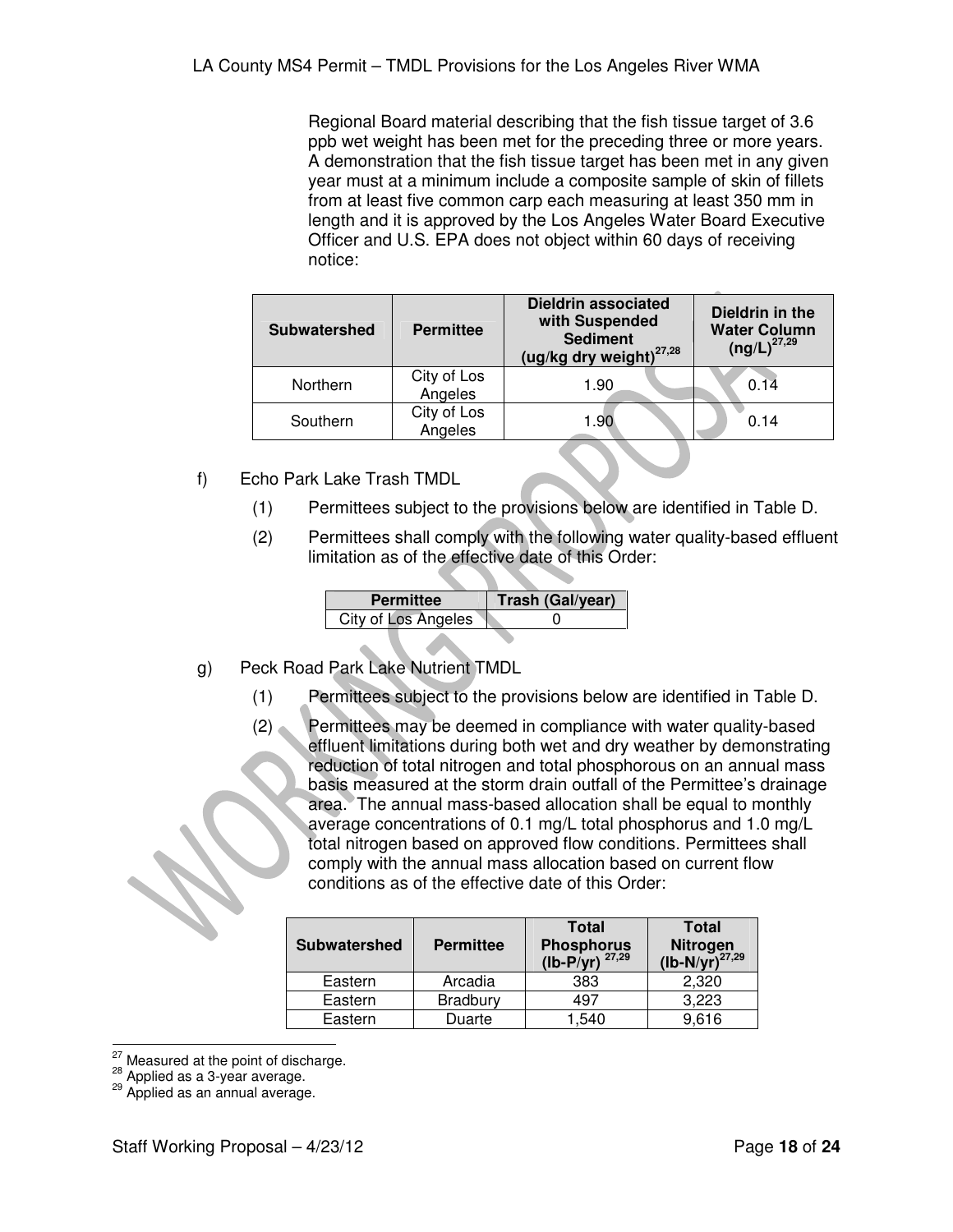| Eastern   | Irwindale                | 496   | 3,487  |
|-----------|--------------------------|-------|--------|
| Eastern   | County of<br>Los Angles  | 924   | 5,532  |
| Eastern   | Monrovia                 | 6,243 | 38,736 |
| Near Lake | Arcadia                  | 158   | 1,115  |
| Near Lake | El Monte                 | 96.2  | 602    |
| Near Lake | Irwindale                | 28.2  | 207    |
| Near Lake | County of<br>Los Angeles | 129   | 773    |
| Near Lake | Monrovia                 | 60.4  | 415    |
| Western   | Arcadia                  | 2,840 | 16,334 |
| Western   | County of<br>Los Angeles | 467   | 2,818  |
| Western   | Monrovia                 | 425   | 2,678  |
| Western   | Sierra Madre             | 695   | 4,254  |

- h) Peck Road Park Lake PCBs TMDL
	- (1) Permittees subject to the provisions below are identified in Table D.

h.

a di provincia di controllo di con-

(2) Permittees shall comply with the following water quality-based effluent limitations as of the effective date of this Order:

| <b>Subwatershed</b> | <b>Permittee</b>         | <b>Total PCBs associated</b><br>with Suspended<br><b>Sediment</b><br>(ug/kg dry weight) <sup>30,31</sup> | <b>Total PCBs</b><br>in the Water<br>Column<br>$(ng/L)^{30,31}$ |
|---------------------|--------------------------|----------------------------------------------------------------------------------------------------------|-----------------------------------------------------------------|
| Eastern             | Arcadia                  | 1.29                                                                                                     | 0.17                                                            |
| Eastern             | <b>Bradbury</b>          | 1.29                                                                                                     | 0.17                                                            |
| Eastern             | Duarte                   | 1.29                                                                                                     | 0.17                                                            |
| Eastern             | Irwindale                | 1.29                                                                                                     | 0.17                                                            |
| Eastern             | County of<br>Los Angles  | 1.29                                                                                                     | 0.17                                                            |
| Eastern             | Monrovia                 | 1.29                                                                                                     | 0.17                                                            |
| <b>Near Lake</b>    | Arcadia                  | 1.29                                                                                                     | 0.17                                                            |
| Near Lake           | El Monte                 | 1.29                                                                                                     | 0.17                                                            |
| Near Lake           | Irwindale                | 1.29                                                                                                     | 0.17                                                            |
| Near Lake           | County of<br>Los Angeles | 1.29                                                                                                     | 0.17                                                            |
| Near Lake           | Monrovia                 | 1.29                                                                                                     | 0.17                                                            |
| Western             | Arcadia                  | 1.29                                                                                                     | 0.17                                                            |
| Western             | County of<br>Los Angeles | 1.29                                                                                                     | 0.17                                                            |
| Western             | Monrovia                 | 1.29                                                                                                     | 0.17                                                            |
| Western             | Sierra Madre             | 1.29                                                                                                     | 0.17                                                            |

(3) Permittees may comply with the following alternative effluent limitations if the responsible jurisdictions submit to U.S. EPA and the Regional Board material describing that the fish tissue target of 3.6

 $\overline{a}$  $\frac{30}{10}$  Measured at the point of discharge.

 $31$  Applied as an annual average.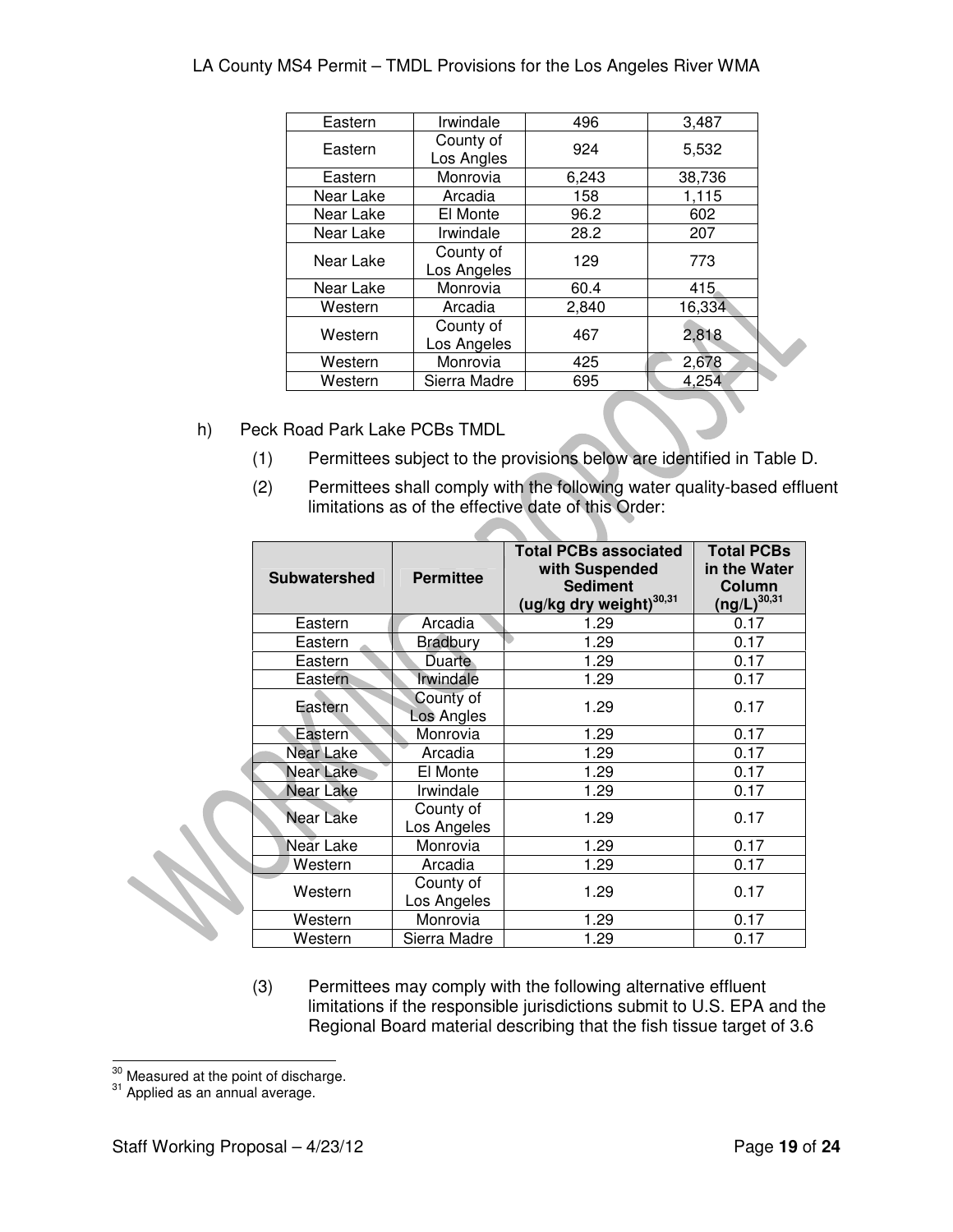ppb wet weight has been met for the preceding three or more years. A demonstration that the fish tissue target has been met in any given year must at a minimum include a composite sample of skin of fillets from at least five common carp each measuring at least 350 mm in length and it is approved by the Los Angeles Water Board Executive Officer and U.S. EPA does not object within 60 days of receiving notice:

| <b>Subwatershed</b> | <b>Permittee</b>         | <b>Total PCBs associated</b><br>with Suspended<br><b>Sediment</b><br>(ug/kg dry weight) <sup>32,33</sup> | <b>Total PCBs in</b><br>the Water<br>Column<br>$(ng/L)^{32,34}$ |
|---------------------|--------------------------|----------------------------------------------------------------------------------------------------------|-----------------------------------------------------------------|
| Eastern             | Arcadia                  | 59.8                                                                                                     | 0.17                                                            |
| Eastern             | Bradbury                 | 59.8                                                                                                     | 0.17                                                            |
| Eastern             | Duarte                   | 59.8                                                                                                     | 0.17                                                            |
| Eastern             | Irwindale                | 59.8                                                                                                     | 0.17                                                            |
| Eastern             | County of<br>Los Angles  | 59.8                                                                                                     | 0.17                                                            |
| Eastern             | Monrovia                 | 59.8                                                                                                     | 0.17                                                            |
| Near Lake           | Arcadia                  | 59.8                                                                                                     | 0.17                                                            |
| Near Lake           | El Monte                 | 59.8                                                                                                     | 0.17                                                            |
| Near Lake           | <i>Irwindale</i>         | 59.8                                                                                                     | 0.17                                                            |
| Near Lake           | County of<br>Los Angeles | 59.8                                                                                                     | 0.17                                                            |
| Near Lake           | Monrovia                 | 59.8                                                                                                     | 0.17                                                            |
| Western             | Arcadia                  | 59.8                                                                                                     | 0.17                                                            |
| Western             | County of<br>Los Angeles | 59.8                                                                                                     | 0.17                                                            |
| Western             | Monrovia                 | 59.8                                                                                                     | 0.17                                                            |
| Western             | Sierra Madre             | 59.8                                                                                                     | 0.17                                                            |

- i) Peck Road Park Lake Chlordane TMDL
	- (1) Permittees subject to the provisions below are identified in Table D.
	- (2) Permittees shall comply with the following water quality-based effluent limitations as of the effective date of this Order:

| <b>Subwatershed</b> | <b>Permittee</b>        | <b>Total Chlordane</b><br>associated with<br><b>Suspended Sediment</b><br>(ug/kg dry weight) <sup>32,34</sup> | <b>Total Chlordane</b><br>in the Water<br>Column<br>$(ng/L)^{32,34}$ |
|---------------------|-------------------------|---------------------------------------------------------------------------------------------------------------|----------------------------------------------------------------------|
| Eastern             | Arcadia                 | 1.73                                                                                                          | 0.59                                                                 |
| Eastern             | <b>Bradbury</b>         | 1.73                                                                                                          | 0.59                                                                 |
| Eastern             | Duarte                  | 1.73                                                                                                          | 0.59                                                                 |
| Eastern             | Irwindale               | 1.73                                                                                                          | 0.59                                                                 |
| Eastern             | County of<br>Los Angles | 1.73                                                                                                          | 0.59                                                                 |

 $\overline{a}$  $32$  Measured at the point of discharge.

 $33$  Applied as a 3-year average.

<sup>&</sup>lt;sup>34</sup> Applied as an annual average.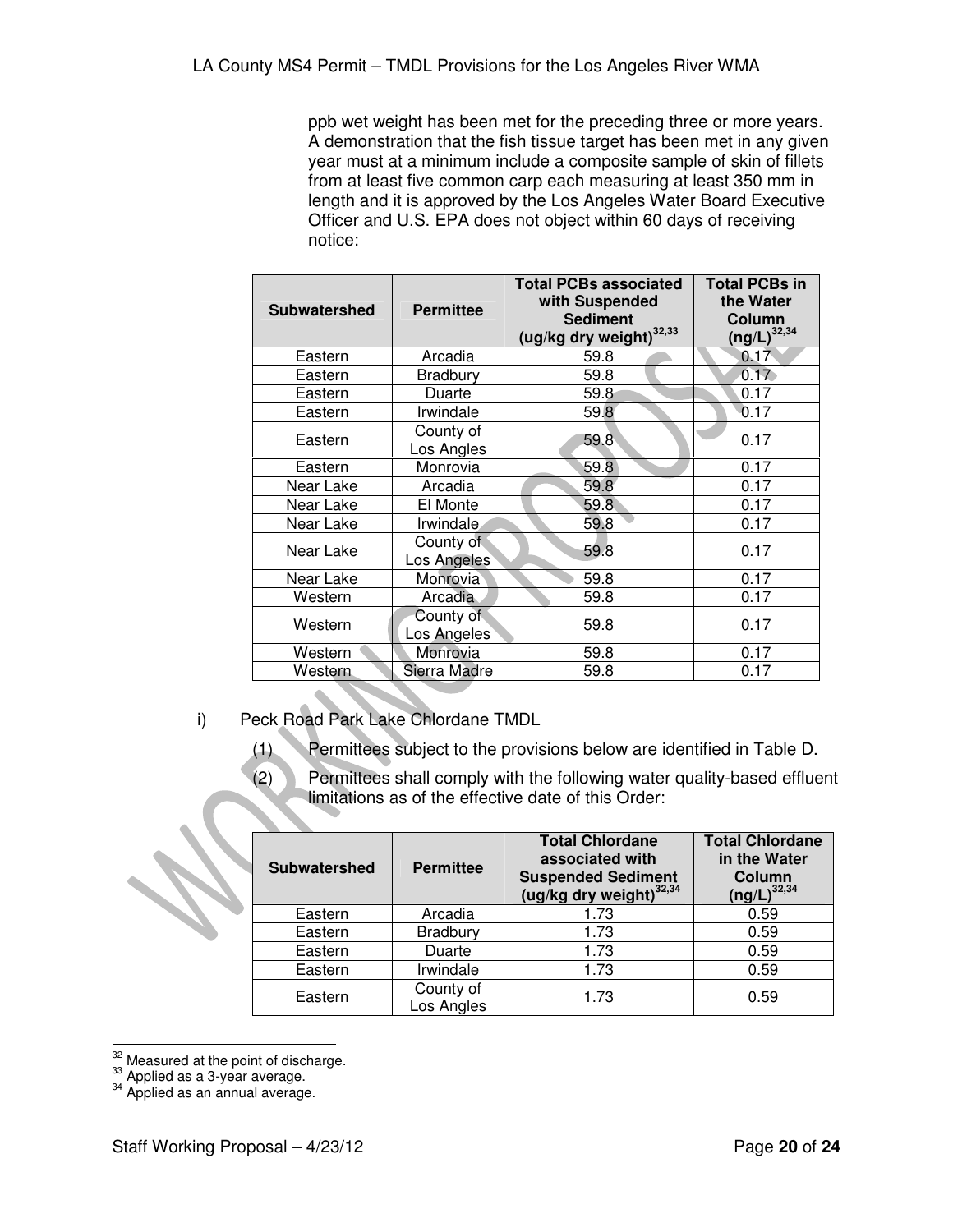| Eastern   | Monrovia                 | 1.73 | 0.59 |
|-----------|--------------------------|------|------|
| Near Lake | Arcadia                  | 1.73 | 0.59 |
| Near Lake | El Monte                 | 1.73 | 0.59 |
| Near Lake | Irwindale                | 1.73 | 0.59 |
| Near Lake | County of<br>Los Angeles | 1.73 | 0.59 |
| Near Lake | Monrovia                 | 1.73 | 0.59 |
| Western   | Arcadia                  | 1.73 | 0.59 |
| Western   | County of<br>Los Angeles | 1.73 | 0.59 |
| Western   | Monrovia                 | 1.73 | 0.59 |
| Western   | Sierra Madre             | 1.73 | 0.59 |
|           |                          |      |      |

(3) Permittees may comply with the following alternative effluent limitations if the responsible jurisdictions submit to U.S. EPA and the Regional Board material describing that the fish tissue target of 3.6 ppb wet weight has been met for the preceding three or more years. A demonstration that the fish tissue target has been met in any given year must at a minimum include a composite sample of skin of fillets from at least five common carp each measuring at least 350 mm in length and it is approved by the Los Angeles Water Board Executive Officer and U.S. EPA does not object within 60 days of receiving notice:

| <b>Subwatershed</b> | <b>Permittee</b>         | <b>Total Chlordane</b><br>associated with<br><b>Suspended Sediment</b><br>(ug/kg dry weight) <sup>35,36</sup> | <b>Total Chlordane</b><br>in the Water<br>Column<br>$(ng/L)^{35,37}$ |
|---------------------|--------------------------|---------------------------------------------------------------------------------------------------------------|----------------------------------------------------------------------|
| Eastern             | Arcadia                  | 3.24                                                                                                          | 0.59                                                                 |
| Eastern             | <b>Bradbury</b>          | 3.24                                                                                                          | 0.59                                                                 |
| Eastern             | Duarte                   | 3.24                                                                                                          | 0.59                                                                 |
| Eastern             | Irwindale                | 3.24                                                                                                          | 0.59                                                                 |
| Eastern             | County of<br>Los Angles  | 3.24                                                                                                          | 0.59                                                                 |
| Eastern             | Monrovia                 | 3.24                                                                                                          | 0.59                                                                 |
| Near Lake           | Arcadia                  | 3.24                                                                                                          | 0.59                                                                 |
| <b>Near Lake</b>    | El Monte                 | 3.24                                                                                                          | 0.59                                                                 |
| Near Lake           | Irwindale                | 3.24                                                                                                          | 0.59                                                                 |
| Near Lake           | County of<br>Los Angeles | 3.24                                                                                                          | 0.59                                                                 |
| Near Lake           | Monrovia                 | 3.24                                                                                                          | 0.59                                                                 |
| Western             | Arcadia                  | 3.24                                                                                                          | 0.59                                                                 |
| Western             | County of<br>Los Angeles | 3.24                                                                                                          | 0.59                                                                 |
| Western             | Monrovia                 | 3.24                                                                                                          | 0.59                                                                 |
| Western             | Sierra Madre             | 3.24                                                                                                          | 0.59                                                                 |

j  $\frac{35}{10}$  Measured at the point of discharge.

 $36$  Applied as a 3-year average.

<sup>&</sup>lt;sup>37</sup> Applied as an annual average.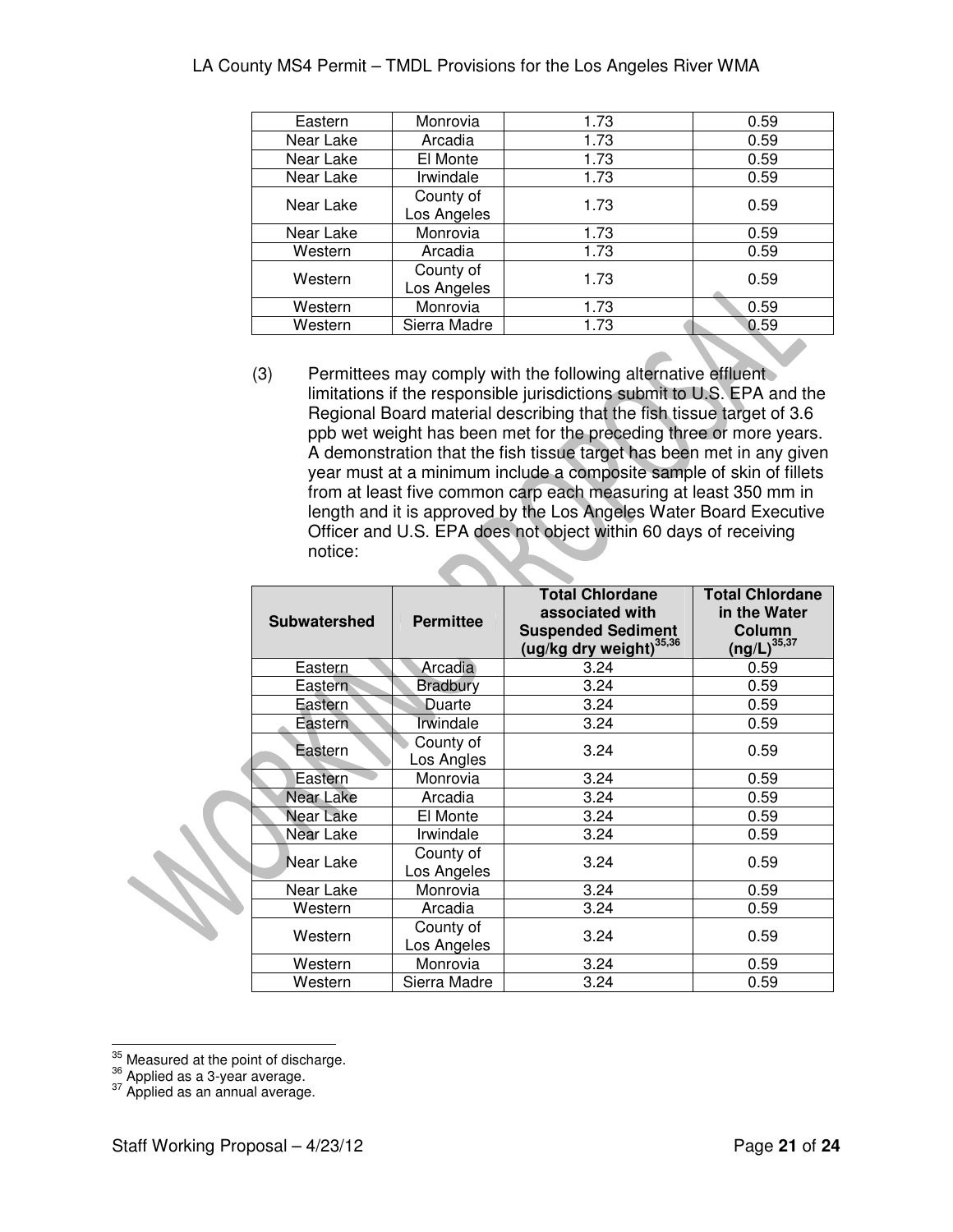- j) Peck Road Park DDT TMDL
	- (1) Permittees subject to the provisions below are identified in Table D.
	- (2) Permittees shall comply with the following water quality-based effluent limitations as of the effective date of this Order:

| <b>Subwatershed</b> | <b>Permittee</b>         | <b>Total DDT associated</b><br>with Suspended<br><b>Sediment</b><br>(ug/kg dry weight) <sup>38,39</sup> | 4-4' DDT in the<br><b>Water Column</b><br>$(ng/L)^{38,39}$ |
|---------------------|--------------------------|---------------------------------------------------------------------------------------------------------|------------------------------------------------------------|
| Eastern             | Arcadia                  | 5.28                                                                                                    | 0.59                                                       |
| Eastern             | Bradbury                 | 5.28                                                                                                    | 0.59                                                       |
| Eastern             | Duarte                   | 5.28                                                                                                    | 0.59                                                       |
| Eastern             | Irwindale                | 5.28                                                                                                    | 0.59                                                       |
| Eastern             | County of<br>Los Angles  | 5.28                                                                                                    | 0.59                                                       |
| Eastern             | Monrovia                 | 5.28                                                                                                    | 0.59                                                       |
| Near Lake           | Arcadia                  | 5.28                                                                                                    | 0.59                                                       |
| Near Lake           | El Monte                 | 5.28                                                                                                    | 0.59                                                       |
| Near Lake           | Irwindale                | 5.28                                                                                                    | 0.59                                                       |
| Near Lake           | County of<br>Los Angeles | 5.28                                                                                                    | 0.59                                                       |
| Near Lake           | Monrovia                 | 5.28                                                                                                    | 0.59                                                       |
| Western             | Arcadia                  | 5.28                                                                                                    | 0.59                                                       |
| Western             | County of<br>Los Angeles | 5.28                                                                                                    | 0.59                                                       |
| Western             | Monrovia                 | 5.28                                                                                                    | 0.59                                                       |
| Western             | Sierra Madre             | 5.28                                                                                                    | 0.59                                                       |

- k) Peck Road Park Lake Dieldrin TMDL
	- (1) Permittees subject to the provisions below are identified in Table D.
	- (2) Permittees shall comply with the following water quality-based effluent limitations as of the effective date of this Order:

| <b>Subwatershed</b> | <b>Permittee</b>        | <b>Dieldrin associated</b><br>with Suspended<br><b>Sediment</b><br>(ug/kg dry weight) <sup>38,39</sup> | Dieldrin in the<br><b>Water Column</b><br>$(ng/L)^{38,39}$ |
|---------------------|-------------------------|--------------------------------------------------------------------------------------------------------|------------------------------------------------------------|
| Eastern             | Arcadia                 | 0.43                                                                                                   | 0.14                                                       |
| Eastern             | <b>Bradbury</b>         | 0.43                                                                                                   | 0.14                                                       |
| Eastern             | Duarte                  | 0.43                                                                                                   | 0.14                                                       |
| Eastern             | Irwindale               | 0.43                                                                                                   | 0.14                                                       |
| Eastern             | County of<br>Los Angles | 0.43                                                                                                   | 0.14                                                       |
| Eastern             | Monrovia                | 0.43                                                                                                   | 0.14                                                       |
| Near Lake           | Arcadia                 | 0.43                                                                                                   | 0.14                                                       |
| Near Lake           | El Monte                | 0.43                                                                                                   | 0.14                                                       |

 $\overline{a}$  $\frac{38}{10}$  Measured at the point of discharge.

<sup>&</sup>lt;sup>39</sup> Applied as an annual average.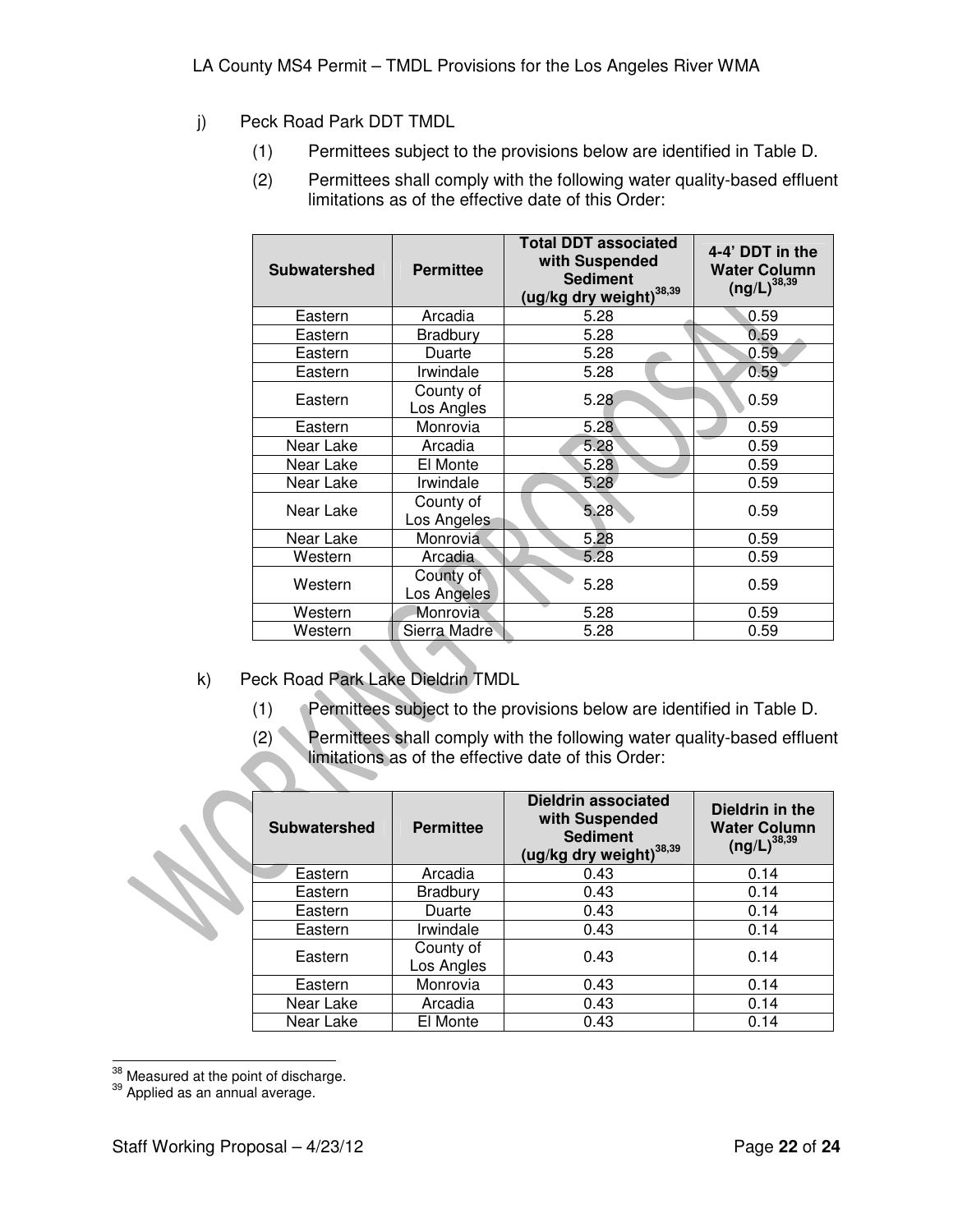| Near Lake | Irwindale                | 0.43 | 0.14 |
|-----------|--------------------------|------|------|
| Near Lake | County of<br>Los Angeles | 0.43 | 0.14 |
| Near Lake | Monrovia                 | 0.43 | 0.14 |
| Western   | Arcadia                  | 0.43 | 0.14 |
| Western   | County of<br>Los Angeles | 0.43 | 0.14 |
| Western   | Monrovia                 | 0.43 | 0.14 |
| Western   | Sierra Madre             | 0.43 | 0.14 |

(3) Permittees may comply with the following alternative effluent limitations if the responsible jurisdictions submit to U.S. EPA and the Regional Board material describing that the fish tissue target of 3.6 ppb wet weight has been met for the preceding three or more years. A demonstration that the fish tissue target has been met in any given year must at a minimum include a composite sample of skin of fillets from at least five common carp each measuring at least 350 mm in length and it is approved by the Los Angeles Water Board Executive Officer and U.S. EPA does not object within 60 days of receiving notice:

| <b>Subwatershed</b> | <b>Permittee</b>         | <b>Dieldrin associated</b><br>with Suspended<br><b>Sediment</b><br>(ug/kg dry weight) <sup>40,41</sup> | Dieldrin in the<br><b>Water Column</b><br>$(ng/L)^{40,42}$ |
|---------------------|--------------------------|--------------------------------------------------------------------------------------------------------|------------------------------------------------------------|
| Eastern             | Arcadia                  | 1.90                                                                                                   | 0.14                                                       |
| Eastern             | <b>Bradbury</b>          | 1.90                                                                                                   | 0.14                                                       |
| Eastern             | Duarte                   | 1.90                                                                                                   | 0.14                                                       |
| Eastern             | Irwindale                | 1.90                                                                                                   | 0.14                                                       |
| Eastern             | County of<br>Los Angles  | 1.90                                                                                                   | 0.14                                                       |
| Eastern             | Monrovia                 | 1.90                                                                                                   | 0.14                                                       |
| Near Lake           | Arcadia                  | 1.90                                                                                                   | 0.14                                                       |
| Near Lake           | El Monte                 | 1.90                                                                                                   | 0.14                                                       |
| Near Lake           | Irwindale                | 1.90                                                                                                   | 0.14                                                       |
| Near Lake           | County of<br>Los Angeles | 1.90                                                                                                   | 0.14                                                       |
| Near Lake           | Monrovia                 | 1.90                                                                                                   | 0.14                                                       |
| Western             | Arcadia                  | 1.90                                                                                                   | 0.14                                                       |
| Western             | County of<br>Los Angeles | 1.90                                                                                                   | 0.14                                                       |
| Western             | Monrovia                 | 1.90                                                                                                   | 0.14                                                       |
| Western             | Sierra Madre             | 1.90                                                                                                   | 0.14                                                       |

l) Peck Road Park Lake Trash TMDL

(1) Permittees subject to the provisions below are identified in Table D.

 $\overline{a}$ <sup>40</sup> Measured at the point of discharge.

 $^{41}$  Applied as a 3-year average.

<sup>&</sup>lt;sup>42</sup> Applied as an annual average.